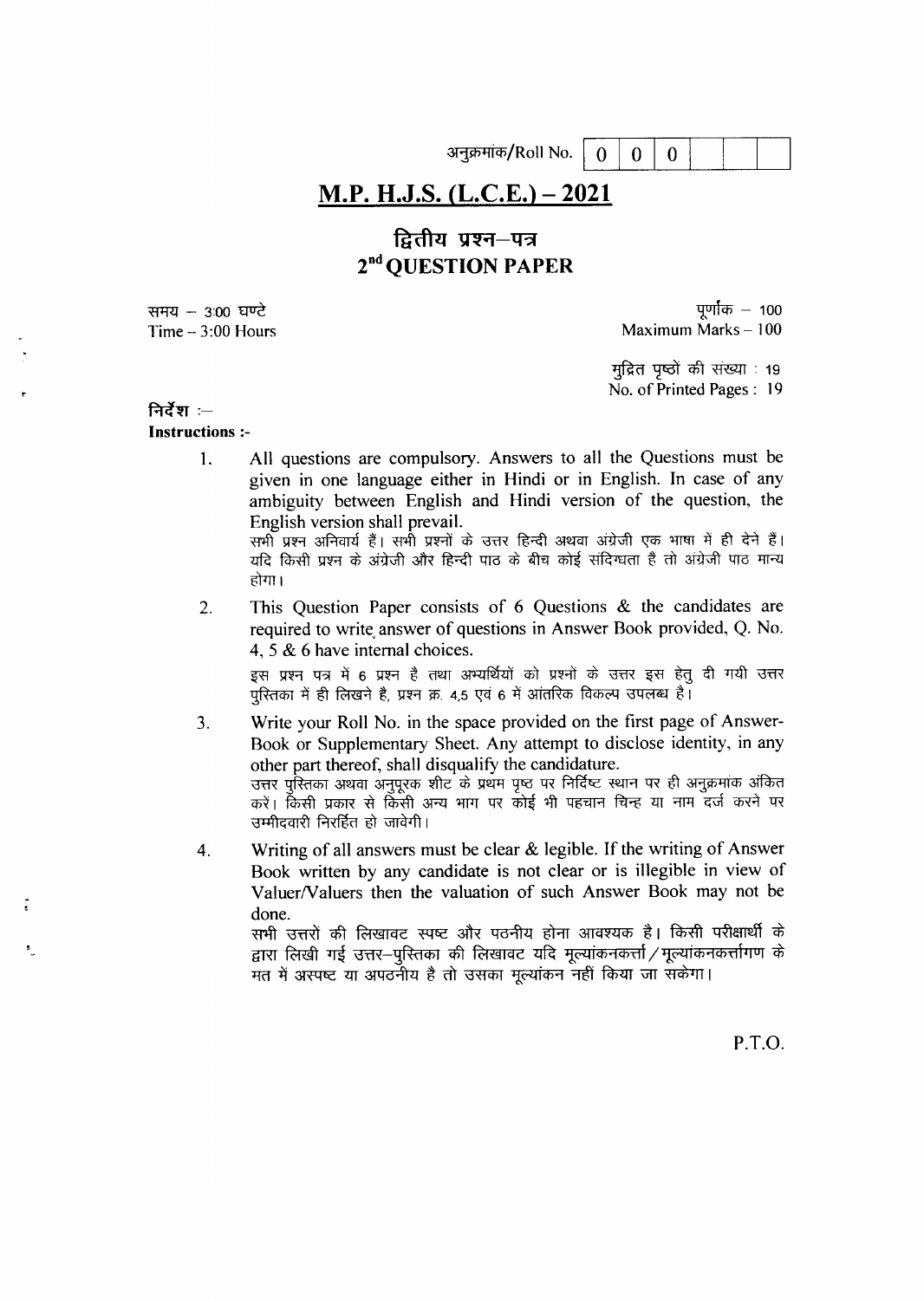# **RULES AND ORDERS (CIVIL & CRIMINAL)** नियम एवं आदेश (व्यवहार एवं आपराधिक)

### Question / प्रश्न

**Marks** /अंक

 $\overline{\mathbf{4}}$ 

 $1(a)$ Describe in short guidelines and directions issued under Rule 135 of M.P.Rules and Orders (Criminal) in relation to granting permission to compound of offences.

Q.No.

/  $y.\overline{x}$ .

मध्यप्रदेश नियम एवं आदेश (आपराधिक) नियम 135 में समझौते की अनमति के संबंध में दिए गए मार्गदर्शन एवं निर्देश का संक्षिप्त में उल्लेख करें।

Describe in short the directions issued under rules 363 of M.P.  $1(b)$  $\overline{\mathbf{4}}$ Rules and Order Criminal in relation to realization of fine.

मध्यप्रदेश नियम एवं आदेश (आपराधिक) के नियम 363 में अर्थदण्ड वसूल करने के संबंध में दिए गए निर्देशों का संक्षिप्त में उल्लेख करें।

Describe in short the directions recording of evidence given in  $1(c)$  $\overline{\mathbf{4}}$ Rule 146 of M.P. Civil Court 1961.

मध्यप्रदेश सिविल न्यायालय नियम 1961 के नियम 146 में साक्ष्य के अभिलेखन के संबंध में दिए गए दिशानिर्देश का संक्षेप में उल्लेख करें

- $1(d)$ Describe in short the directions regarding adjournments given in  $\boldsymbol{4}$ Rule 120 and 121 of M. P. Civil Court, 1961. मध्यप्रदेश सिविल न्यायालय नियम 1961 के नियम 120 एवं 121 में स्थगन के लिए दिए निर्देशों का संक्षेप में उल्लेख करें।
- What are the directions incorporated in Rule 232 of M. P. Civil  $1(e)$  $\boldsymbol{4}$ Court in relation to police help in execution of civil decree.

सिविल डिक्री निष्पादन के मामले में पुलिस सहायता के संबंध में मध्यप्रदेश सिविल न्यायालय 1961 के नियम 232 में जार्रो दिशानिर्देश क्या हैं? संक्षेप में उल्लेख करें।

# KNOWLEDGE OF CURRENT LEADING CASES प्रचलित अग्रनिर्णयों का ज्ञान

| Q.No.<br>/ प्र.क्र. | Question / प्रश्न                                                                                                                                                                         | <b>Marks</b><br>⁄ अंक |
|---------------------|-------------------------------------------------------------------------------------------------------------------------------------------------------------------------------------------|-----------------------|
| 2.                  | Briefly state the principles of law laid down in the following<br>cases and also point out divergence, if any, from the view as<br>taken in the earlier decisions on the subject.         | 20                    |
|                     | निम्नलिखित प्रकरणों में प्रतिपादित विधि के सिद्धान्तों का संक्षेप में वर्णन कीजिये<br>और संबंधित विषय पर पूर्ववर्ती निर्णयों में लिये गये विचार से विचलन, यदि कोई<br>हो, तो इंगित कीजिये। |                       |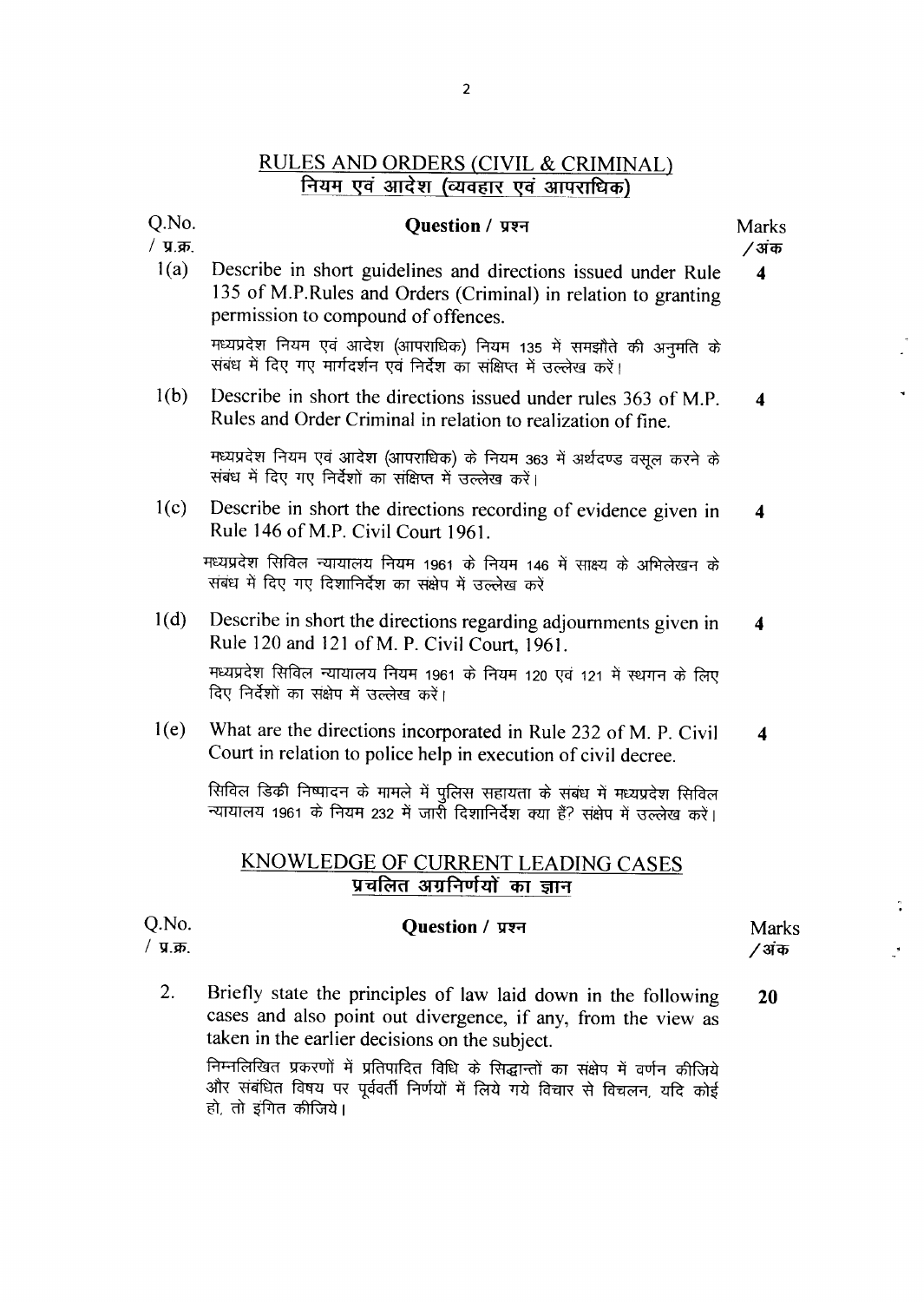- (i) Mastram v. Karelal through L.Rs. 2019 (3) MPLJ 688 मस्तराम वि. करेलाल द्वारा विधिक प्रतिनिधि 2019 (3) एम पी एल जे 688
- (ii) Jagjeet Singh Lyallpuri (dead) through Legal Representatives and ors. V. Unitop Apartments and Builders Limited (2020) 2 SCC 279 जगजीत सिंह ल्यालपुरी (मृतक) द्वारा विधिक प्रतिनिधि व अन्य बनाम यूनीटोप अपार्टमेण्ट व बिल्डर्स लिमिटेड, (2020) 2 एस सी सी 279
- (iii) Amar Singh v. Kamla  $\omega$  Sapna Panthi and ors. 2019 (3) MPLJ 200 (DB) 3ामर सिंह वि. कमला उर्फ सपना पन्थी 2019 (3) एम पी एल जे 200 (डी.बी.)
- (iv) Bharat sanchar Nigam Limited and others v. Pramod v. Sawant and anr. AIR 2019 SC 3929 भारत संचार निगम लिमिटेड व अन्य वि. प्रमोद वी. सावत व अन्य, ए आई आर 2019 सू. को. 3929

Q.No.

/  $\Pi$ .क्र.

### Question / प्रश्न

**Marks** /अंक 10

#### Summaries (in 150 to 200 words) the facts contained in the  $3.$ following passage  $-$

Prosecution case in short is that on 30.11.12, Ramvati, on foot, was going towards her sister's house via Shobhapur railway gate. Near Sidha Kund Temple a boy came from behind and snatched her gold ear-pendant worth Rs.5000/- and ran away. She can identify the boy and her ear-pendant also. Report to the incident lodged at PS Ghamapur. A case u/S 392 IPC against an unknown boy has been registered at police station. Spot map has been prepared. On 03.03.13, accused Ramgopal arrested. On interrogation, as per his say, a Golden ear-pendant from his possession has been seized. After completion of investigation, Charge-sheet was filed in the court of JMFC, Jabalpur. Lower court committed the case to the Sessions Judge. Charges u/Ss. 392 and 394 I.P.C. have been read over to the accused, he abjured the guilt. On examination under S. 313 Cr.P.C. he stated that he has falsely been implicated in the matter. No evidence, in the defence has been produced by the accused. In present case, in fact, neither the complainant nor the independent witnesses have affirmed prosecution story. Witnesses did not give any evidence against the accused. It has also not clear from the statements of ASI R. Sharma (PW 7) about which earpendant, accused disclosed any fact. It has also not been established that which ear-pendant was recovered from the possession of the accused and which one was identified by the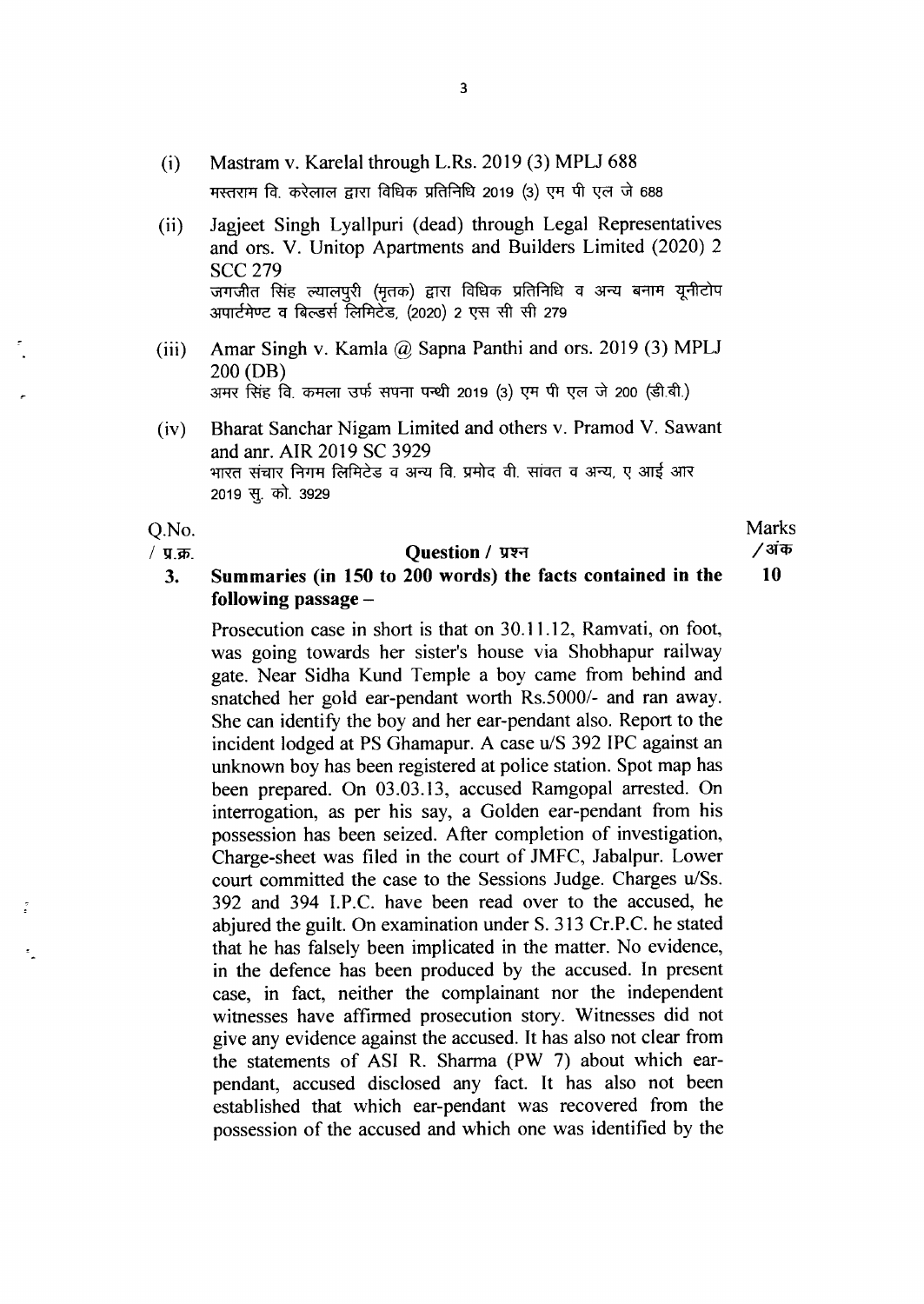complainant. Therefore, evidence of ASI Sharma (P.W.7) also does not have any bearing. In the light of evidence produced by the prosecution it has not been proved beyond reasonable doubt that the accused person looted and caused hurt to the complainant Ramvati and offence u/Ss. 392 and 394 I.P.C. has not been proved beyond reasonable doubt against the accused. As prosecution failed to prove guilt of the accused beyond reasonable doubt and offences u/Ss, 392 and 394 I.P.C. have not been proved against the accused, therefore, accused Ramgopal S/o Ramhit aged about 30 years R/o Naibasti, Bada Pathar, Near Hanuman Temple, PS Ranjhi, Jabalpur is acquitted from the charges of Ss. 392 and 394 I.P.C.

### निम्नलिखित गद्यांश में वर्णित तथ्यों को संक्षेप में (150 से 200 शब्दों में ) लिखिये –

अभियोजन का मामला संक्षेप में इस प्रकार है कि दिनांक 30.11.2012 को रामवती शोभापुर रेल्वे गेट से होते हुए पैदल अपनी बहन के घर जा रही थी। सिद्धकुंड मंदिर के पास पीछे से एक लड़का आया और उसके कान का झुमका कीमत लगभग 5,000 / - रुपये छुड़ाकर भाग गया। वह उस लड़के और अपने कान के झुमके को भी पहचान सकती है। घटना की रिपोर्ट थाना घमापुर में की गई। पुलिस स्टेशन पर भा.द.वि. की धारा 392 के अंतर्गत अज्ञात व्यक्ति के विरूद्ध मामला पंजीबद्ध किया गया। घटनास्थल का नक्शा मौका बनाया गया। दिनांक 03. 03.2013 को अभियुक्त रामगोपाल को गिरफतार किया गया। पछताछ पर उसके बतलाए अनुसार सोने का कान का झुमका उसके कब्जे से जब्त किया गया। अनुसंधान पूर्ण कर अभियोग पत्र जे.एम.एफ.सी., जबलपुर की न्यायालय में प्रस्तुत किया गया। अधीनस्थ न्यायालय द्वारा मामला विचारण हेतु सत्र न्यायाधीश कमिट किया। अभियुक्त को भा.द.वि. की धारा 392 व 394 के आरोप पढकर सुनाए गए। उसने अपराध करना अस्वीकार किया। द.प्र.स. की धारा 313 के अंतर्गत किये गये परीक्षण में उसने स्वयं को मामले में झूठा फंसाया जाना बतलाया। अपने बचाव में अभियुक्त की ओर से कोई साक्ष्य प्रस्तुत नहीं की गई है। वर्तमान मामले में वस्तुतः न तो फरियादी और न ही स्वतंत्र साक्षियों ने अभियोजन कहानी का समर्थन किया है। साक्षियों ने अभियुक्त के खिलाफ कोई साक्ष्य नहीं दी है। साक्षी आर शर्मा (पी. डब्ल्यू.7) के कथनों से भी स्पष्ट नहीं है कि किसी कान के झुमका के बारे में अभियुक्त के द्वारा कोई तथ्य बतलाया गया। यह भी स्थापित नहीं है कि कौन सा कान का झुमका अभियुक्त के कब्जे से बरामद हुआ और फरियादी द्वारा पहचाना गया। अत<sup>ें</sup> ए.एस.आई. शर्मा (पी.डब्ल्यू.7) की साक्ष्य का कोई महत्व नहीं है। अभियोजन द्वारा प्रस्तुत साक्ष्य के प्रकाश में यह शंका से परे प्रमाणित नहीं है कि अभियुक्त द्वारा ही फरियादी रामवती से लूट कारित की गई और उसे उपहति कारित की गई। भा.द.वि. की धारा 392, 394 के आरोप अभियुक्त के विरूद्ध शंका से परे प्रमाणित नहीं हैं चूंकि अभियोजन अभियुक्त का दोष शंका से परे प्रमाणित करने में असफल रहा है और भा.द.वि. की धारा 392, 394 के अपराध उसके विरूद्ध प्रमाणित नहीं हुए हैं। अतः अभियुक्त रामगोपाल पिता रामहित, उम्र लगभग 30 वर्ष, निवासी नयी बस्ती, बड़ा पत्थर, हनुमान मंदिर के समीप, थाना-राझी, जबलपुर को भा.द.वि. की धारा 392, 394 के आरोपों से दोषमुक्त किया जाता है।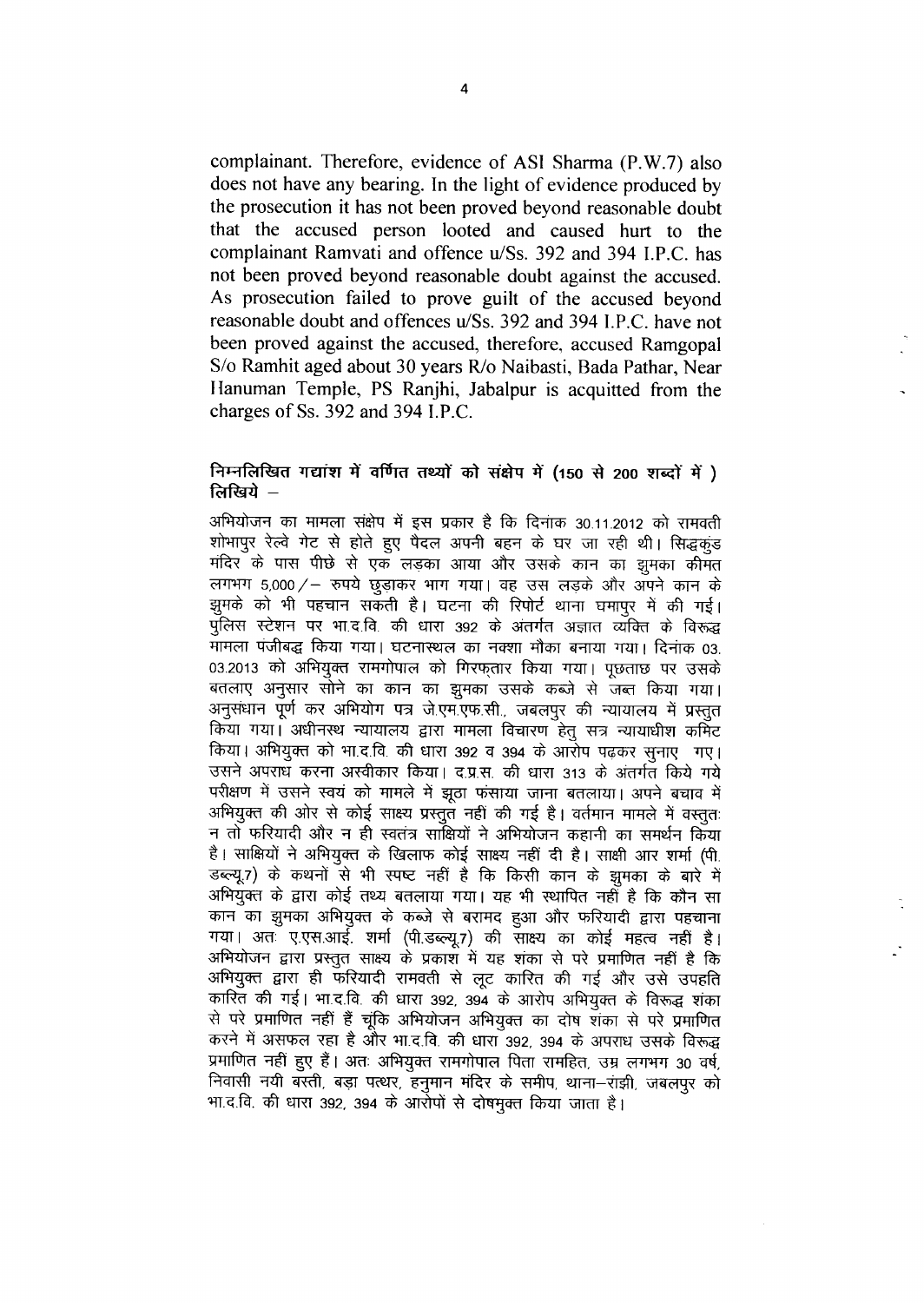# **SETTLEMENT OF ISSUES**

#### 4.a. Settle the issues on the basis of the pleadings given hereunder 10

### Pleadings of the plaintiff  $:-$

The plaintiff is a limited company constituted under Indian Companies Act,1956. Shree Vijay Kumar Kapoor is additional Manager in charge of plaintiff's Jabalpur office. He is the principal officer within the meaning of provisions of Order XXIX Rule I of the Code of civil Procedure 1908 & competent to sign and verify the pleadings on behalf of the plaintiff. Defendant No. I is also a company registered under Companies Act. Defendant No. 2 is Director in-charge of the defendant No. 1. Defendant No. 1 produces various products of English Liquor. The plaintiff has a printing unit at Nagpur and print labels for products of various manufacturers. The defendant No.1 also used to place orders for printing and supplying labels for its products. The plaintiff would supply the labels on credit from time to time as per requirements of defendant No.I. Defendant would make payments from time to time.

By order No. 6 dated 6.9.95, No.7 dated 7.7.95, No. 8 dated 7.7.95 and No.11 dated 1.9.94, defendant company placed orders for supply of labels for their products of Whiskey, Rum and Gin. Pursuant to orders the plaintiff company time to time in between the period of 30.6.95 to 18.9.95, under various bills, supplied labels worth Rs.5,46,830.37 paisa to the defendant. Defendant Company time to time paid total Rs.1,60,000/- to the plaintiff. Rest of the amount of Rs.3,86,830.37 paisa was due against the defendant. In spite of repeated demands defendant failed to repay the outstanding amount. Vide letter dated 11.12.95 defendant company confirmed the rates for the labels supplied to it. Vide letter dated 17.05.96 defendants confirmed the balance outstanding against them. As per contract of supply, in case of failure of payment within 15 days of delivery defendants are required to pay interest  $(2)$ 30% per annum from the date of supply. The plaintiff however, claims interest  $(2.12\%)$ per annum from 17.5.96. In spite of notice defendant failed to pay the money, therefore, this suit for recovery of pay the money, therefore, this suit for recovery of Rs.3.86.830.37 paisa and interest Rs.1,27,654.00 total Rs.3,86,830.37 paisa Rs.5,14,484.37 and further interest  $@12\%$  per annum till the date of payment has been filed.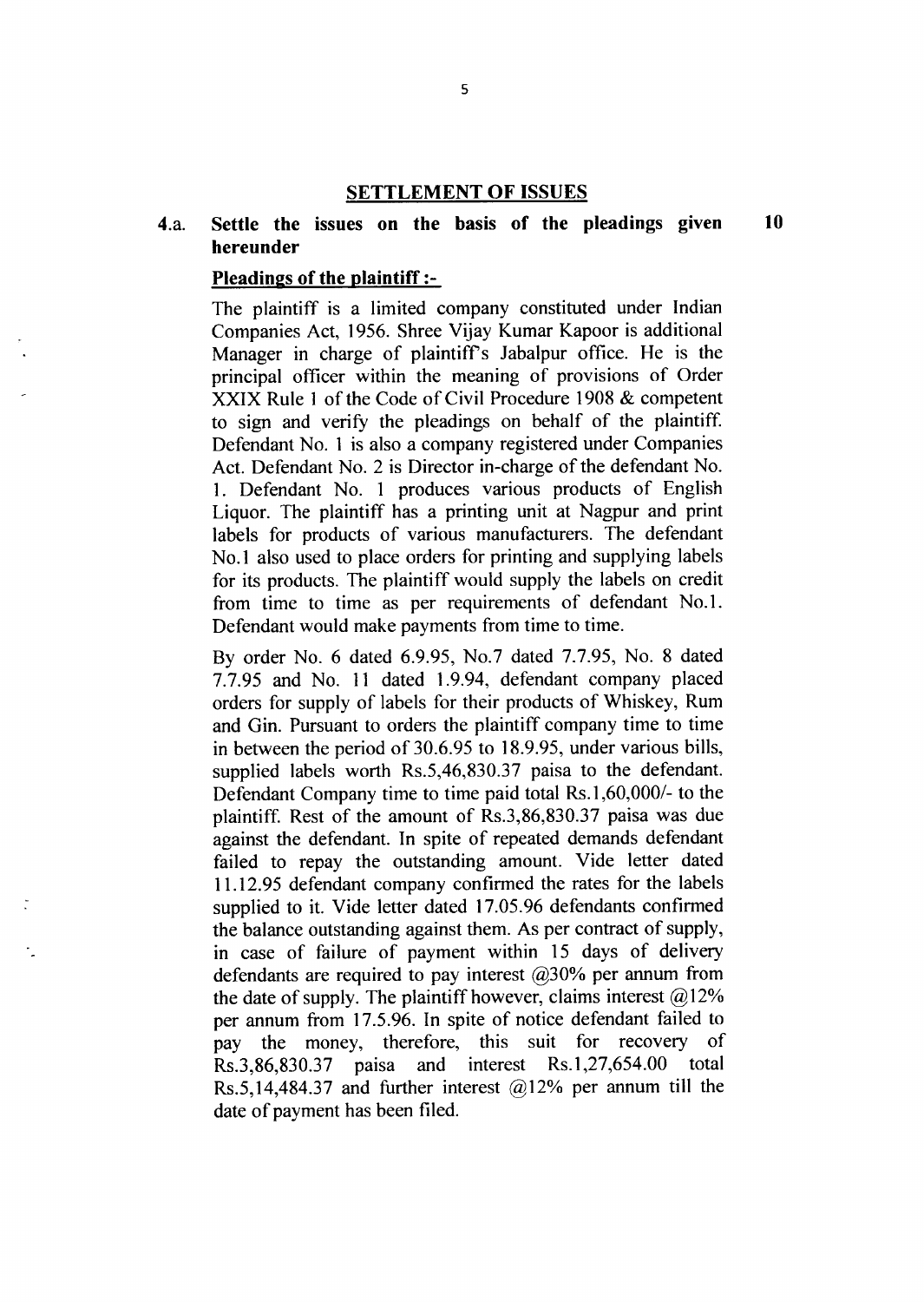# Pleadings of the defendants :-

Defendant No.1 in written statement admitted its status of a Company. It has been denied that Vijay Kumar Kapoor is Addl. Manager in-charge of the plaintiff. It has also been denied that defendant No. 2 is the Managing Director to defendant No. 1. It has been pleaded that defendant No. 2 and one Sardar Manmohan Singh have been removed from the post of director long back. At present Abhishek Bais and Shri Anand Pillai are its new Directors. Present Directors have no knowledge of any orders placed with the plaintiff for printing of any labels. Records of the company are seized by Income Tax Department. Any outstanding against the defendant has also been denied. Defendant No. 2 is not the Director of the defendant Company. Suit is not tenable against retired Director and a prayer for dismissal of suit has been made.

Defendant No. 2, in written statement denied that he is the director of Defendant Company. It has also been denied that any order placed to the plaintiff or any payment made. It has also been denied that he received any notice from the plaintiff. It has been pleaded that on 20<sup>th</sup> September 1999 he has been removed from the post of director. It has also been pleaded that the suit is barred by limitation and also under the provisions of Companies Act. This court has no jurisdiction to try the suit. He has unnecessarily been implicated in the suit. Under the pleading he made a prayer for dismissal of suit.

# निम्नांकित तथ्यों के आधार पर वादप्रश्नों की रचना कीजिये –

# वादी के अभिवचन :--

वादी इंडियन कंपनीज एक्ट, 1956 के अंतर्गत गठित एक कंपनी है। श्री विजय कुमार कपूर कंपनी के जबलपुर स्थित कार्यालय के अतिरिक्त मैनेजर व इंचार्ज हैं। वे व्यवहार प्रकिया संहिता के आदेश 29 नियम 1 के अंतर्गत कंपनी के प्रमुख अधिकारी हैं और वादी की ओर से अभिवचनों को हस्ताक्षरित व सत्यापित करने हेतु सक्षम हैं। प्रतिवादी का भी कंपनीज अधिनियम के अंतर्गत पंजीकृत कंपनी है। प्रतिवादी क.2, प्रतिवादी क.1 कंपनी का डायरेक्टर इंचार्ज है। प्रतिवादी क.1 अंग्रेजी शराब के विभिन्न उत्पादों का उत्पादन करती है। वादी की नागपुर में एक प्रिंटिंग यूनिट है और वादी द्वारा विभिन्न निर्माताओं के उत्पादों के लेबल्स की प्रिंटिंग का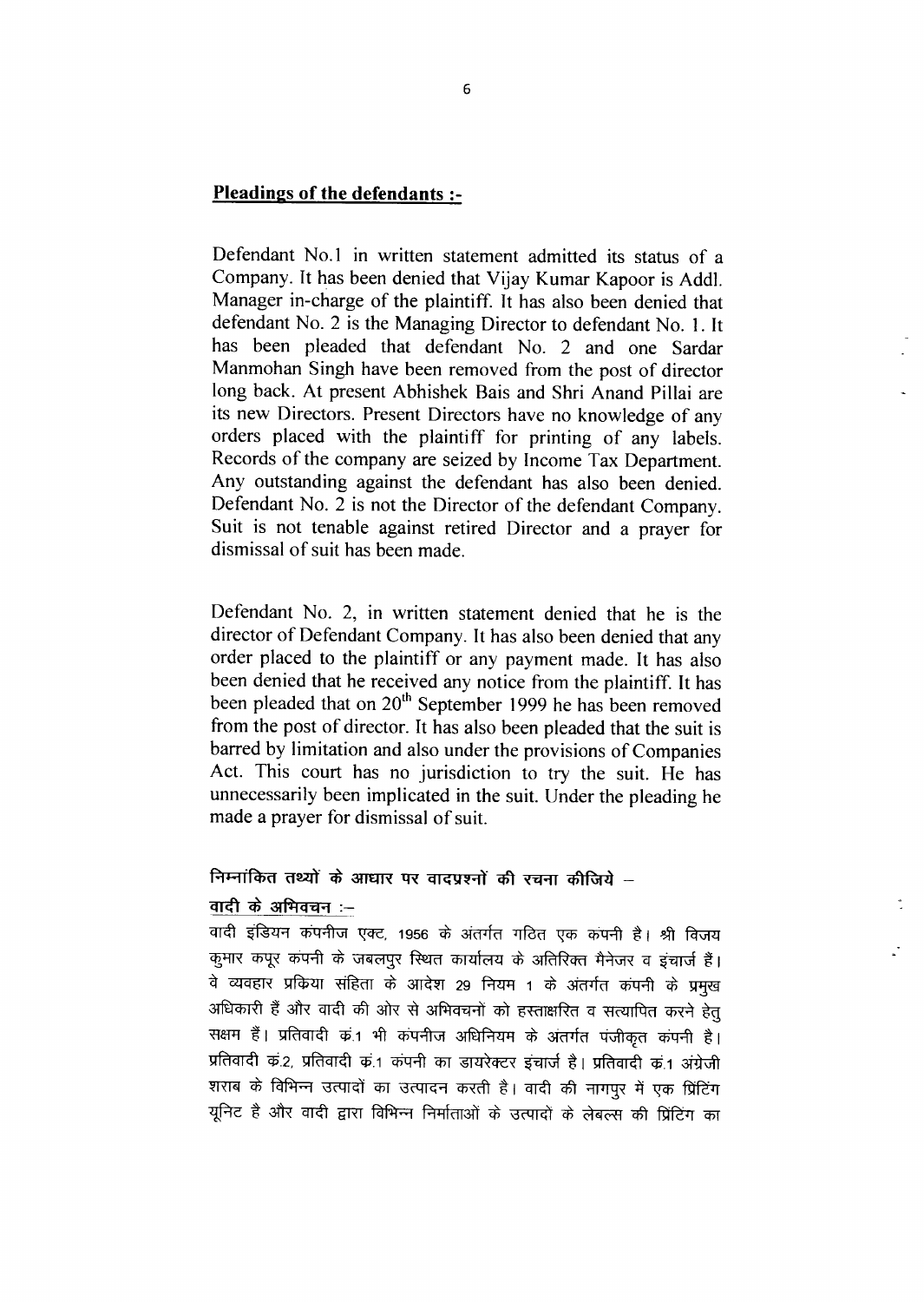कार्य किया जाता है। प्रतिवादी कमांक 1 भी अपने उत्पादों के लिए वादी को लेबल्स की प्रिंटिंग व सप्लाई हेतू आदेश देता रहा है। वादी द्वारा प्रतिवादी क.1 को समय-समय पर उधारी में उसकी आवश्यकतानुसार लेबल्स का प्रदाय किया जाता था। प्रतिवादी द्वारा समय-समय पर भुगतान किया जाता था। आदेश क6 दिनांक 06.09.95, कमांक 7 दिनांक 07.07.95, कमांक 8 दिनांक 07.07.95 एवं कमांक 11 दिनांक 01.09.94 अनुसार प्रतिवादी कंपनी ने अपने व्हिस्की, रम, जिन आदि प्रोडक्टस के लिए लेबल्स सप्लाई करने हेतू वादी को आदेश दिये। उक्त आदेशों के पालन में वादी कंपनी ने समय-समय पर 30.6.95 से 18.09.95 की अवधि में विभिन्न बिलों के तहत प्रतिवादी को कूल रुपये 5,46,830.37 के लेबल्स सप्लाई किये। प्रतिवादी कंपनी ने समय-समय पर कुल 1,60,000/-रुपये वादी को अदा किये। शेष रुपये 3,86,830.37 प्रतिवादी की ओर बकाया थे। बार-बार मांग किये जाने के बावजूद प्रतिवादी बकाया राशि अदा करने में असफल रहा। पत्र दिनांक 11.12.95 अनुसार प्रतिवादी कंपनी ने उसे सप्लाई किये गये लेबल्स की दर की पृष्टि की। पत्र दिनांक 17.05.96 अनुसार प्रतिवादी ने उसकी ओर बकाया राशि की पृष्टि की। सप्लाई अनुबंध अनुसार डिलिवरी से 15 दिवस में भुगतान में असफल रहने पर प्रतिवादीगण वादी को 30 प्रतिशत वार्षिक की दर से बकाया राशि पर ब्याज अदा करने के दायी हैं परंतु वादी सिर्फ 12 प्रतिशत वार्षिक की दर से दिनाक 17.05.96 से ब्याज की मांग करता है। सूचना पत्र के बावजूद भी प्रतिवादी बकाया राशि अदा करने में असफल है इसलिए बकाया राशि रु.3,86,830.37 और ब्याज रुपये 1,27,154 कूल रुपये 5,14,484.37 तथा 12 प्रतिशत वार्षिक की दर से तअदायगी तक ब्याज हेतु दावा प्रस्तुत किया गया है।

### प्रतिवादी के अभिवचन :-

प्रतिवादी का ने जवाबदावा में अपनी कंपनी का अस्तित्व होना स्वीकार किया है। विजय कुमार कपुर को वादी का अतिरिक्त मैनेजर इंचार्ज होने से इंकार किया है। इस बात से भी इकार किया है कि प्रतिवादी कं.2 प्रतिवादी कं.1 का मैनेजिंग डायरेक्टर है। यह अभिवचन किया है कि प्रतिवादी क2 और 1 और सरदार मनमोहन सिंह को काफी समय पहले डायरेक्टर की पोस्ट से हटाया जा चुका है। वर्तमान में अभिषेक वैश्य और आनंद पिल्लई कंपनी के नये डायरेक्टर हैं। वर्तमान डायरेक्टर्स को कंपनी को लेबल प्रिंटिंग हेतु दिये गये। आदेश की कोई जानकारी नहीं है। कंपनी का समस्त रिकॉर्ड आयकर विभाग द्वारा जप्त किया गया है। कंपनी की ओर किसी प्रकार की कोई राशि बकाया होने से इंकार किया गया है। प्रतिवादी क2ं कंपनी का डायरेक्टर नहीं है। सेवानिवृत्त डायरेक्टर के विरूद्ध वाद पालन योग्य न होना अभिवचनित करते हुए दावा निरस्त करने का निवेदन किया है।

प्रतिवादी क2 ने अपने जवाबदावे में प्रतिवादी कंपनी का डायरेक्टर होने से इंकार किया है। वादी कंपनी को कोई आदेश प्रदाय किये जाने से और

 $\overline{7}$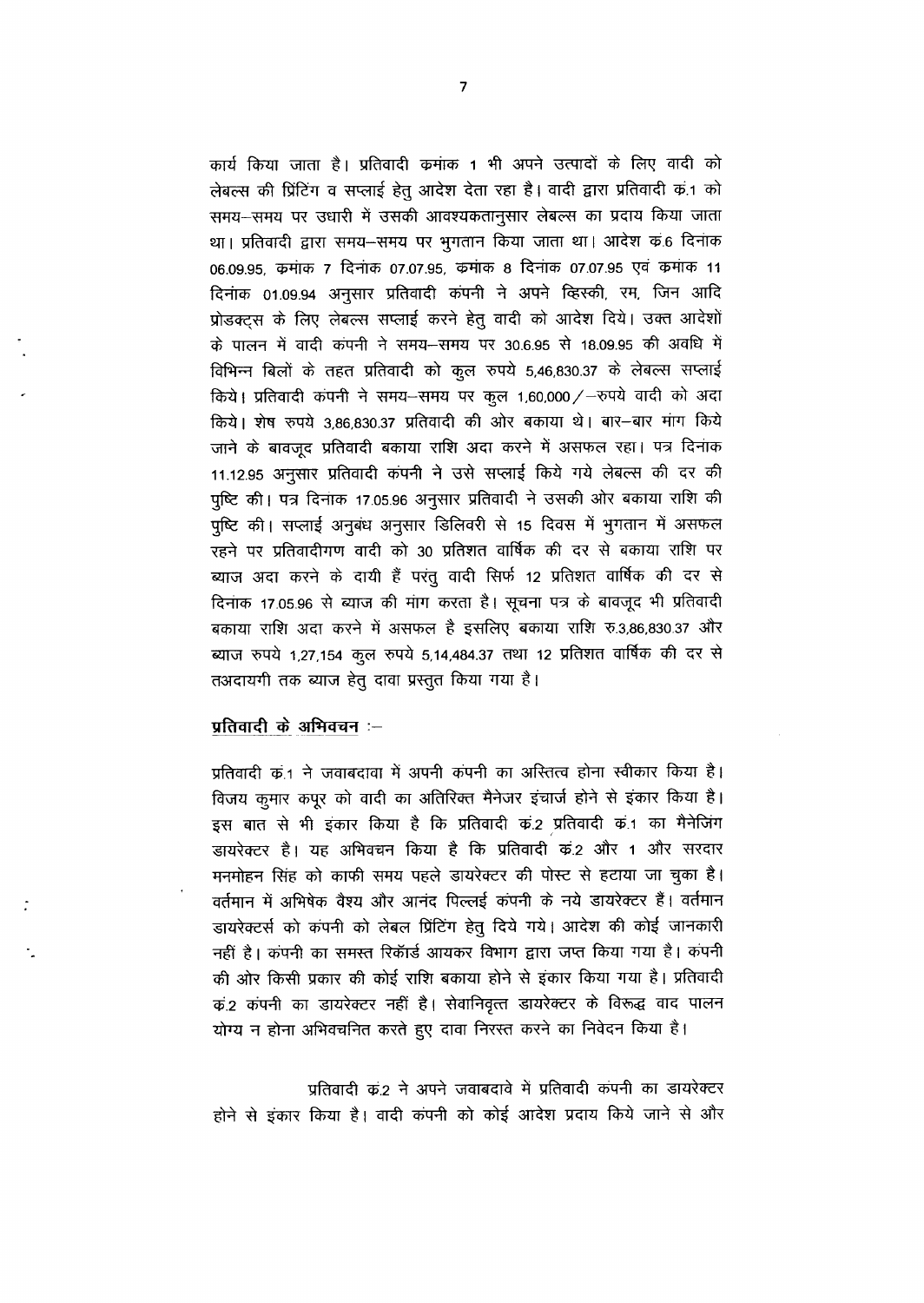कोई भुगतान किए जाने से भी इंकार किया है। वादी की ओर से कोई सूचना पत्र भी प्राप्त करने से इंकार किया है। यह अभिवचन किया है कि 20 सितंबर 99 को उसे डायरेक्टर के पद से हटा दिया गया था। यह भी अभिवचन किया है कि दावा समयावधि बाहय है और कंपनी अधिनियम के प्रावधानों के तहत इस न्यायालय को वाद के विचारण का अधिकार नहीं है। उसे अनावश्यक रूप से पक्षकार बनाया गया है और अपने अभिवचनों के आधार पर वाद निरस्त करने का निवेदन किया है।

## OR

### FRAMING 0F CHARGES

10

#### 4.b. Frame a charge/charges on the basis of allegations given here under -

## PROSECUTION CASE / ALLEGATIONS

`X' was called to police station Palasia on 8-6-2021 through head constable with regard to investigation of Crime No.57/2021 for offence punishable under section 457 and 380 I.P.C. He was interrogated at the police station by accused T and was confined in the lock-up and was subjected to third degree torture. He was given electric shock on his scrotum with the intention to extort the confession for the crime of alleged theft. Due to torture and electric shock condition of X deteriorated. He was released on 11 June 2021. X was handed over to Y and Z, who took X to his house. He was looked after by his family members. His condition worsened on 13 June 2021. He was sent to private hospital for treatment. Doctor referred X to higher center. Information of incident was given to S.P.Indore with request to inquire the matter and help in treatment. Ultimately X was admitted in M.Y.Hospital, Indore. Doctors tried to save X but he died on 13 June 2021. The case was registered in Police Palasiya on 14 June 2021.

The postmortem was performed. Doctor found one oval shaped charring wound on each side of anterior of scrotum, no other external injury were found. Cause of death of coma caused by inter cranial hemorrhage which might be due to hyper tension.

After formal investigation charge sheet was submitted before the court.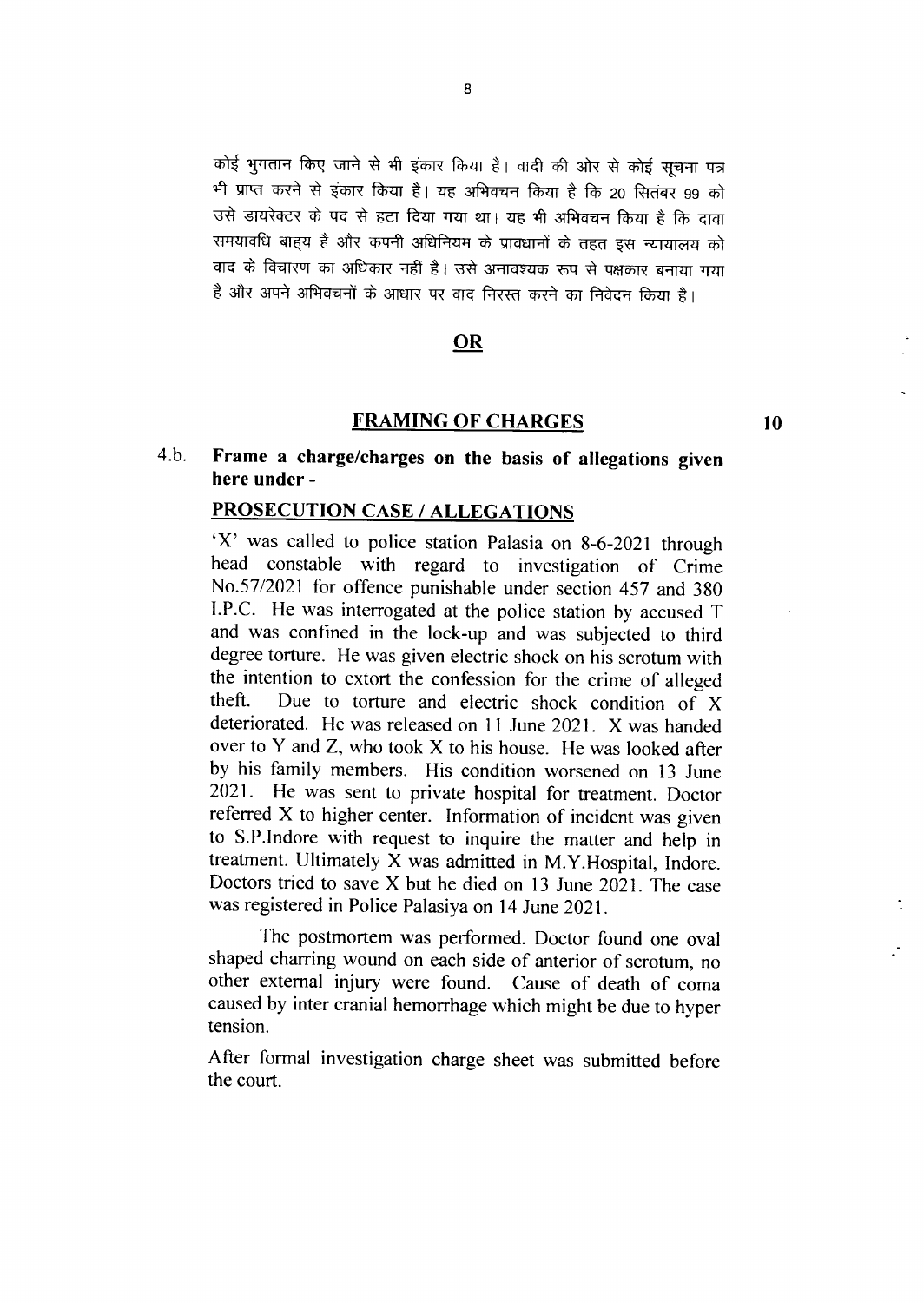निम्नलिखित अभिकथनों के आधार पर आरोप विरचित कीजिये -

### अभियोजन का प्रकरण/अभिकथन –

अपराध कमांक 57 / 21 जो कि धारा 457 एवं 380 भारतीय दंड संहिता के तहत अपराध से दंडनीय था, के अनुसंधान के सिलसिले में एक्स को पुलिस थाना पलासिया द्वारा दिनांक– 08.06.2021 को प्रधान आरक्षक के माध्यम से को थाने बुलवाया गया। उससे थाने में अभियुक्त टी द्वारा पूछतांछ की गयी, उसे लॉकअप में ्<br>बंद कर दिया गया और उसे अत्याधिक प्रताडित किया गया। चोरी के कथित अपराध में संस्वीकृति प्राप्त करने के आशय से उसके स्कोटम (अंडकोष की थैली) में विधत के झटके दिये गये। प्रताडना और विघुत के झटकों से एक्स की दशा और खराब हो गयी। उसे 11 जून 2021 को छोड़ा गया। एक्स को वाय और जेड को सौंपा गया, जो उसे उसके घर ले गये। उसकी देखभाल उसके परिवार के सदस्यों द्वारा की जा रही थी। 13 जून 2021 को उसकी दशा और खराब हो गयी। उसे इलाज के लिए प्रायवेट अस्पताल ले जाया गया। डॉक्टर ने एक्स को उच्च सेन्टर रेफर किया। पुलिस अधीक्षक, इंदौर को घटना की सूचना मामले की जांच और इलाज में सहायता के निवेदन के साथ की गयी। एक्स को एम.वॉय.अस्पताल, इंदौर में भर्ती किया गया। डॉक्टरों ने एक्स को बचाने का प्रयास किया परंतू 13 तारीख 2021 को वह मृत हो गया।

शव का शव परीक्षण किया गया। डॉक्टर द्वारा अंडाकार जलने का काला निशान दोनों स्कोटम (अड़कोष की थैली) के बाहरी भाग पर पाया गया। अन्य कोई बाहय चोट नहीं पायी गयी। मृत्यू का कारण प्रगाढ़ मस्तिष्क के ऊतकों में अत्याधिक रक्त स्त्राव से हुए कोमा (प्रगाढ़ बेहोशी) से हुई थी और ऊतकों में रक्तस्त्राव उच्च रक्तस्त्राव के कारण हो सकता था।पुलिस थाना पलासिया में आपराधिक प्रकरण पंजीबद्ध किया गया तथा औपचारिक अनुसंधान पश्चात अभियोग पत्र न्यायालय के समक्ष पेश किया गया।

# **JUDGMENT WRITING** निर्णय लेखन

O.No. / प्र.क्र.

### **Ouestion / प्रश्न**

**Marks** ∕ अंक

### **JUDGMENT WRITING (CIVIL)**

30 5. a. Write a judgment on the basis of pleadings and evidence given hereunder after framing necessary issues and analyzing the evidence, keeping in mind the provisions of relevant Law/Acts :-

Facts of plaint summarily are that appellant/plaintiff is a 1. corporate body under the State Bank of India Act, 1955 having a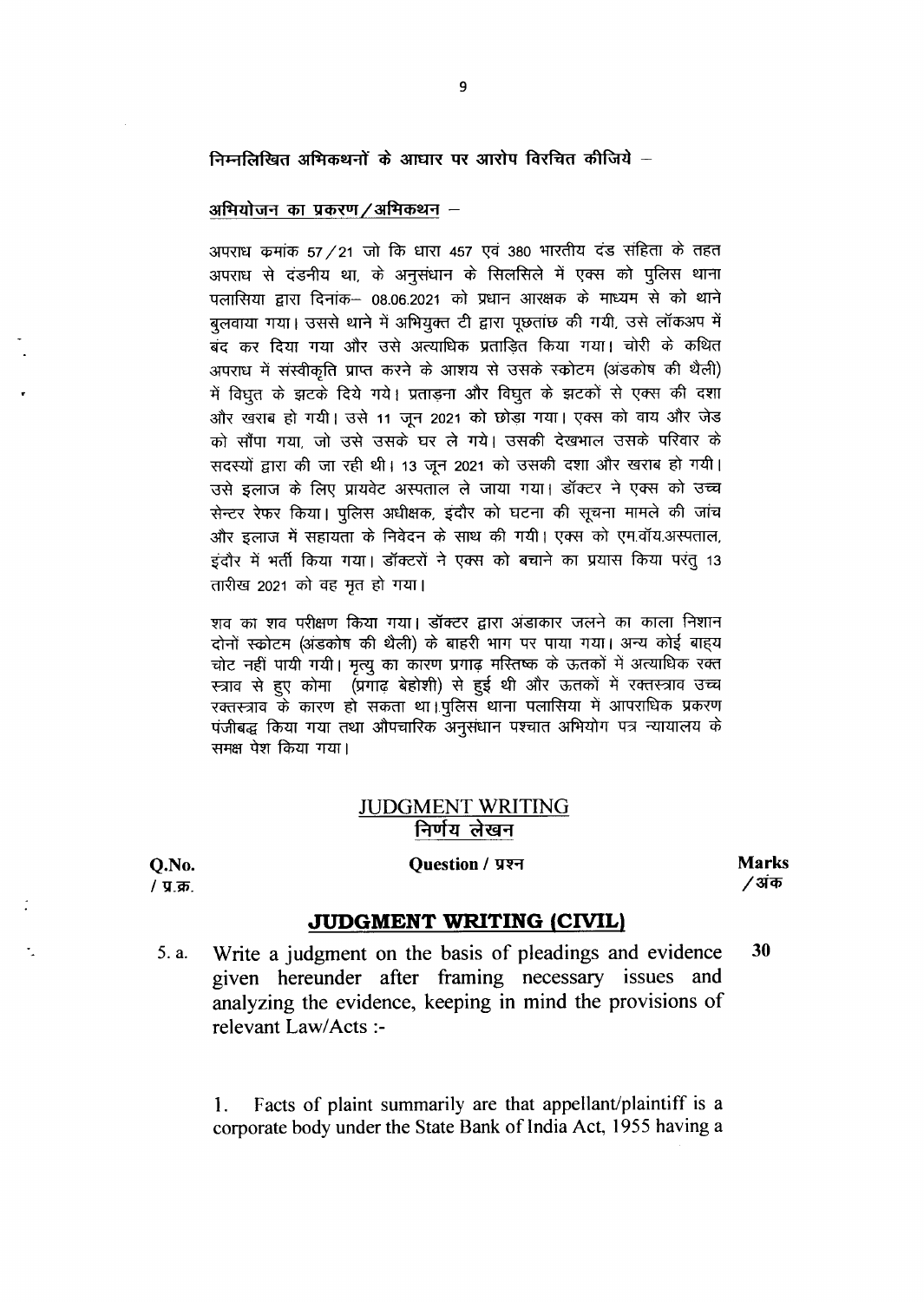branch located at Kamla Nagar and the branch manager is empowered to present a plaint on behalf of the State Bank of India. Respondents/defendants Ram D.W.1, Mohan D.W.2, Smt. Sitabai D.W.3 R/O Village Devpura, Tehsil Kamla Nagar, are farmers and they have taken loan from the appellant bank for business and agricultural work on the prescribed interest, appellant Bank accepted the loan with interest to the respondents as per rules. This loan of Rs. 2,92,000/- was given by the appellant bank on 05.01.2014 through Kisan Credit Card to the respondents, an arrangement letter Ex.P.-1 was executed, agricultural land of the respondents, Khasra No. I to 7 total area 8.089 hectares were mortgaged by mortgage deed Ex.P.-2, which was also registered. The rate of interest of the appellant bank was fixed at 11.30 percent per annum at half-yearly intervals, which was transferred to the respondents in their loan account number 123456789. As on 30.07.2014 Rs. 3,16,634/ were due on respondents alongwith interest from 31.07.2014 to 07.12.2018 that is Rs. 1,54,195/- totaling Rs. 4,70,829/- were recoverable to appellant bank from the respondents. Respondents were irregular in payment. The appellant has given notice Ex.P.3 to the respondents for payment, but still they neither paid the amount nor gave any satisfactory reply. On behalf of bank the statement of Account Ex.P. 4 was also produced and was proved by bank Manager P.W.1, but suit was dismissed, hence this appeal.

2. The Respondents/defendents appeared in the court and denied all the pleadings made by appellant bank and stated that they have paid the entire amount (including interest). Bank Manager is a interested witness, so appeal be dismissed. No documentary evidence was produced on behalf of Respondents/defendents.

3. After considering the documentary and oral evidence adduced by the parties, the Ld. Trial Court rejected the plaint vide judgment and decree dated 22.09.2019 by holding that appellant has though proved disbursement of loan to respondents but has failed to prove its non-payment and any outstanding amount, so this appeal.

4. It is argued on behalf of the appellant bank that the Ld. Trial Court has neither properly appreciated the evidence nor correctly interpreted the provisions of law, so judgment & decree dated 22.09.2019 be set-aside & appeal be allowed.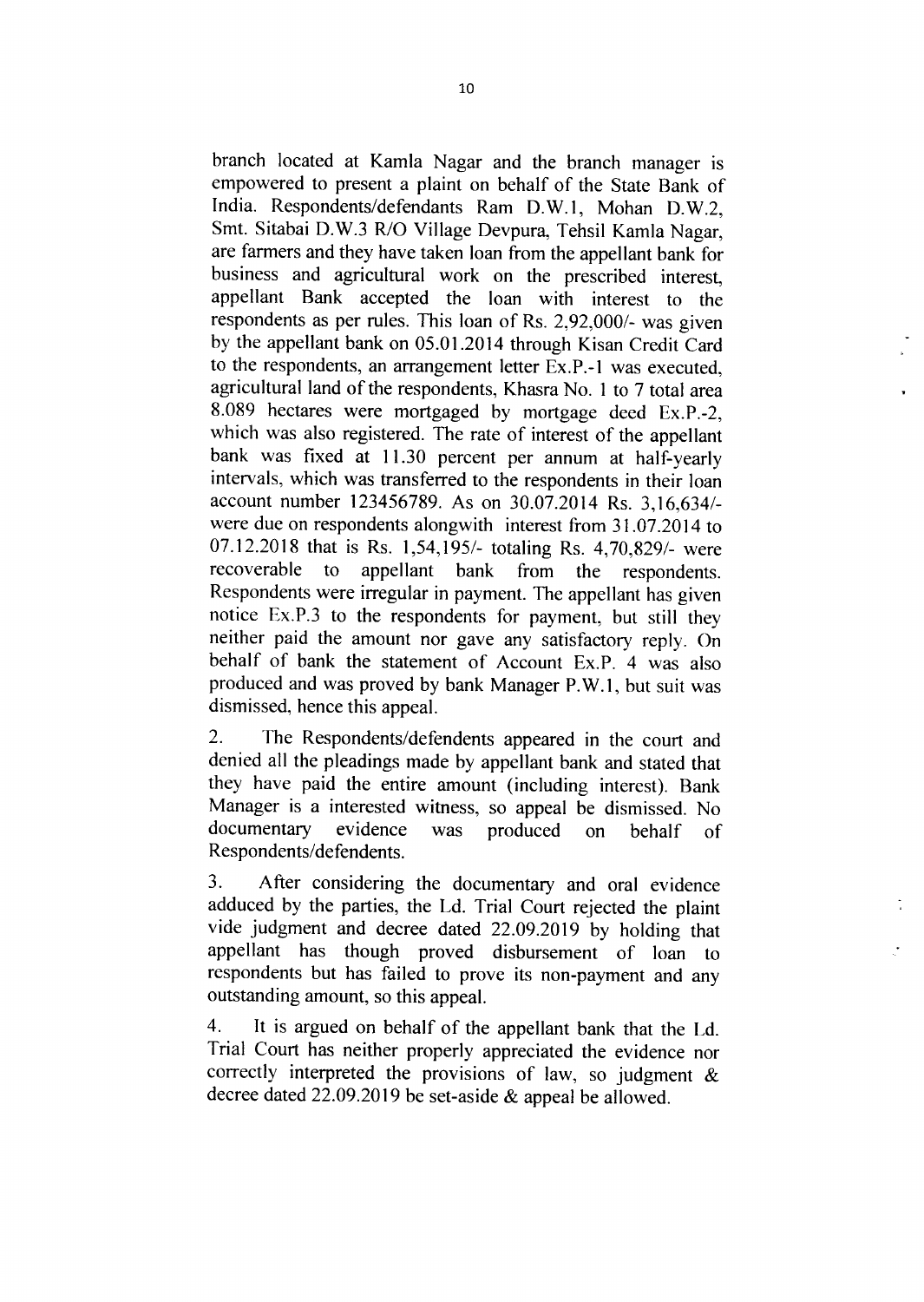निम्नलिखित अभिवचनों एवं साक्ष्य के आधार पर विवाद्यक विरचित कीजिये एवं साक्ष्य का विवेचन करते हुए संबंधित विधि / अधिनियम के सुसंगत प्रावधानों को ध्यान में रखते हुए निर्णय लिखिये -

वादपत्र के तथ्य अपीलार्थी / वादी अनुसार सारांशतः यह है कि  $1.$ अपीलार्थी भारतीय स्टेट बैंक अधिनियम, 1955 के तहत एक कॉर्पोरेट बॉडी है जिसकी एक शाखा कमला नगर में स्थित है और शाखा प्रबंधक को भारतीय स्टेट बैंक की ओर से दावा पेश करने का अधिकार है। प्रत्यर्थीगण /प्रतिवादीगण राम प्र स.1, मोहन प्र.स.2, श्रीमती सीताबाई प्र.स.3 ग्राम देवपूरा, तहसील कमला नगर के निवासी होकर काश्तकार हैं और उन्होंने अपीलार्थी बैंक से निर्धारित ब्याज पर व्यवसाय हेतु एवं कृषि कार्य हेतु, ऋण प्रदान करने का निवेदन किया था जिसे स्वीकार कर प्रत्यर्थीगण को नियमानुसार ब्याज सहित ऋण दिया गया। यह ऋण दिनांक 05.01.2014 को अपीलार्थी बैंक ने प्रत्यर्थीगण को किसान क्रेडिट कार्ड बनाकर दिया एवं 2,92,000 / - रूपए का ऋण प्रदान किया, एक अरेजमेंट लेटर प्र. पी.--1 निष्पादित हुआ, प्रत्यर्थीगण की कृषि भूमि खसरा नंबर 1 लगायत 7 कुल रकवा 8.089 हेक्टेयर का बंधक अभिलेख प्र.पी.-2 भी निष्पादित किया गया जिसका पंजीयन भी कराया गया। अपीलार्थी बैंक की ब्याज दर 11.30 प्रतिशत सालाना अर्धवार्षिक अंतराल की गणना तय की गई जो प्रत्यर्थीगण को उनके ऋण खाता क्रमांक 123456789 में अंतरण कर प्रदान की गई। दिनांक 30.07.2014 को अपीलार्थी बैंक को प्रत्यर्थीगण से 3.16.634 / – रूपए लेना बकाया निकल रहा था और 31.07.2014 से 07.12.2018 तक ब्याज 1,54,195 / - रूपए कुल मिलाकर 4,70,829 / - रूपए अपीलार्थी बैंक को प्रत्यर्थीगण से लेना बाकी हैं। प्रत्यर्थीगण भुगतान में अनियमित रहे। अपीलार्थी ने प्रत्यर्थीगण को इस भूगतान हेतू नोटिस प्र पी. 3 भी भेजा, लेकिन फिर भी उसने न तो राशि अदा की और न ही कोई संतोषप्रद जवाब दिया, बैंक की ओर से स्टेटमेंट ऑफ एकाउन्ट प्र.पी. 4 प्रस्तुत कर उसे बैंक मैनेजर वा.सा. 1 से प्रमाणित कराया गया, परन्तु विचारण न्यायालय ने वाद निरस्त कर दिया जिससे व्यथित होकर अपीलार्थी ने प्रत्यर्थीगण के विरूद्ध यह अपील पेश की है।

प्रत्यर्थीगण / प्रतिवादीगण ने न्यायालय में उपस्थित होकर अपीलार्थी  $2<sub>1</sub>$ बैंक के सभी अभिवचनों से इंकार किया एवं कहा है कि उन्होंने सारी राशि (ब्याज सहित) अदा कर दी है। बैंक मैनेजर हितबद्ध साक्षी है, इसलिये अपील निरस्त की जावे। प्रतिवादीगण की ओर से कोई दस्तावेजी साक्ष्य पेश नहीं की गई।

उभयपक्ष की दस्तावेजी एवं मौखिक साक्ष्य की विवेचना के उपरांत  $3<sub>1</sub>$ विद्वान विचारण न्यायालय ने अपीलार्थी बैंक का धन वसूली का दावा प्रमाणन न मानते हुये उसे निरस्त कर दिया और यह माना कि अपीलार्थी ने प्रत्यर्थीगण को ऋण देना तो प्रमाणित किया है, लेकिन उसकी अदायगी न होना और शेष राशि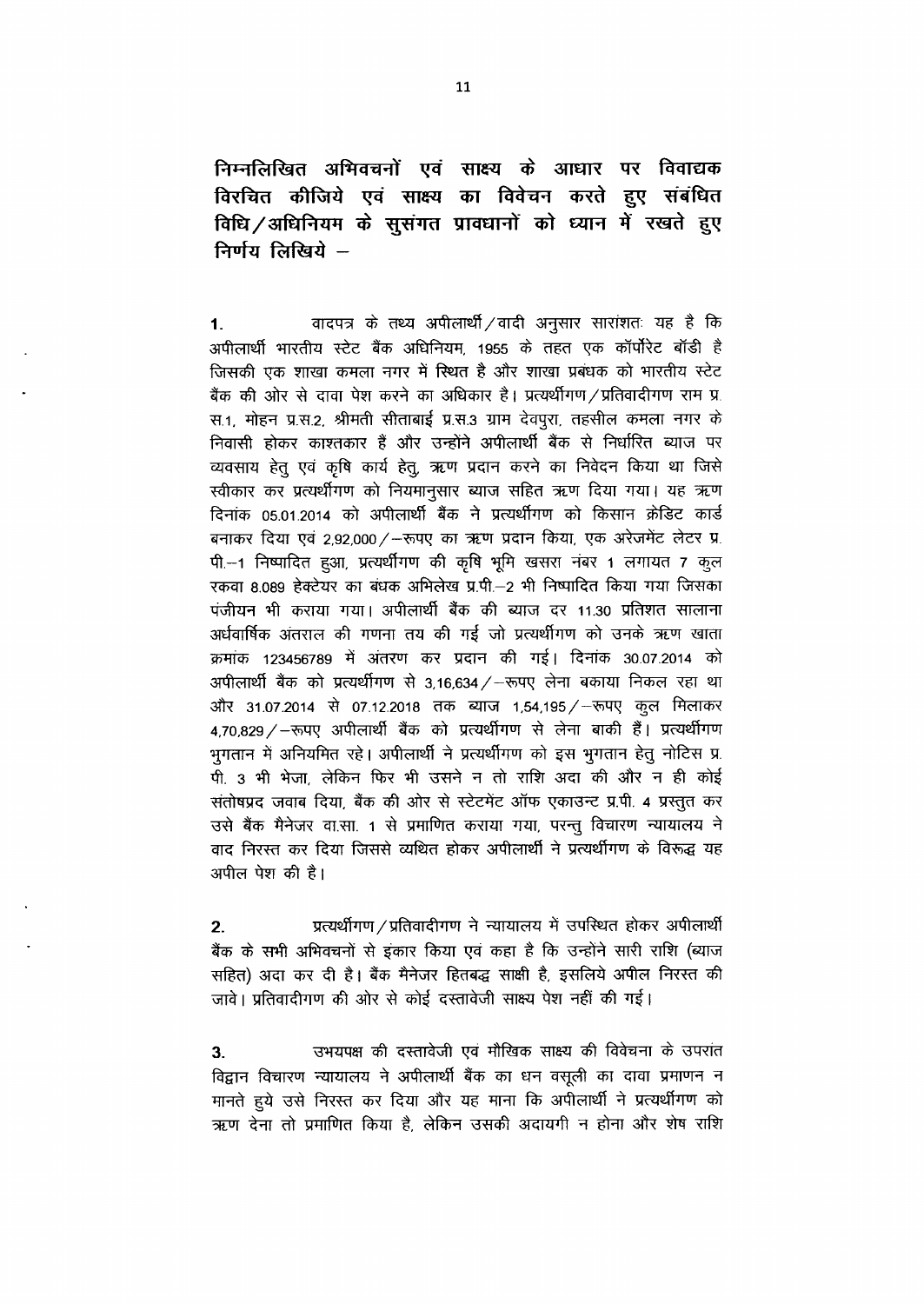का होना प्रमाणित करने में विफल रहा है। स्टेटमेंट ऑफ एकाउन्ट को विशेषज्ञ की साक्ष्य के अभाव में सूसंगत व प्रमाणित ना होना मानते हुए निर्णय व अज्ञप्ति दिनांक 22.09.2019 द्वारा दावा निरस्त कर दिया, जिसके विरूद्ध यह अपील पेश की गई €1

4. 3TtPrendi as tfl Gin ti ed a fS frFT faiTTFT T{iitiid<i i आलोच्य निर्णय में साक्षियों की विवेचना, मुल्यांकन और विधि प्रावधानों का निर्वचन उचित रूप से नहीं किया है, इसलिये अपील स्वीकार की जावे और अधीनस्थ न्यायालय का आलोच्य निर्णय एवं आज्ञप्ति दिनांक 22.09.2019 अपास्त किया जावे।

# OR

# **JUDGMENT WRITING (CRIMINAL)**

5.b. Frame the points for determination and write a judgment on the basis of the allegations and evidence given here under by analyzing the evidence, keeping in mind the relevant provisions on the concerning law :-

I. The prosecution story in brief is that on 02.01.2013 at around 3 pm, the complainant Ramlal's father Shyamlal was standing at the Tilmedi intersection on the way home from the farm, when the accused Mohan approached the complainant's father Shyamlal with a sickle in his hand. He came and abused in a filthy Language  $&$  assaulted Shyamlal P.W.1 with sickle, due to which Shyamlal got injury in his left ear and blood started flowing. The incident was witnessed by Suresh P.W.2 and Lal Singh P.W. 3. First information report Ex.P. 1 was got registered by complainant Ramlal, son of Shyamlal, at the Police station Vidisha, and case was taken up for the investigation. Map of the spot Ex.P. 2 was prepared and the statements of the witnesses were recorded, the medical examination of the injured was done report is Ex.P3, thereafter the accused was arrested vide arrest memo Ex.P.4 After being arrested and on information by the accused the sickle was seized vide seizure memo Ex.P.5. After investigation, the charge sheet was presented before Ld. trial court.

2. Charges of offenses punishable under section 294, 324 and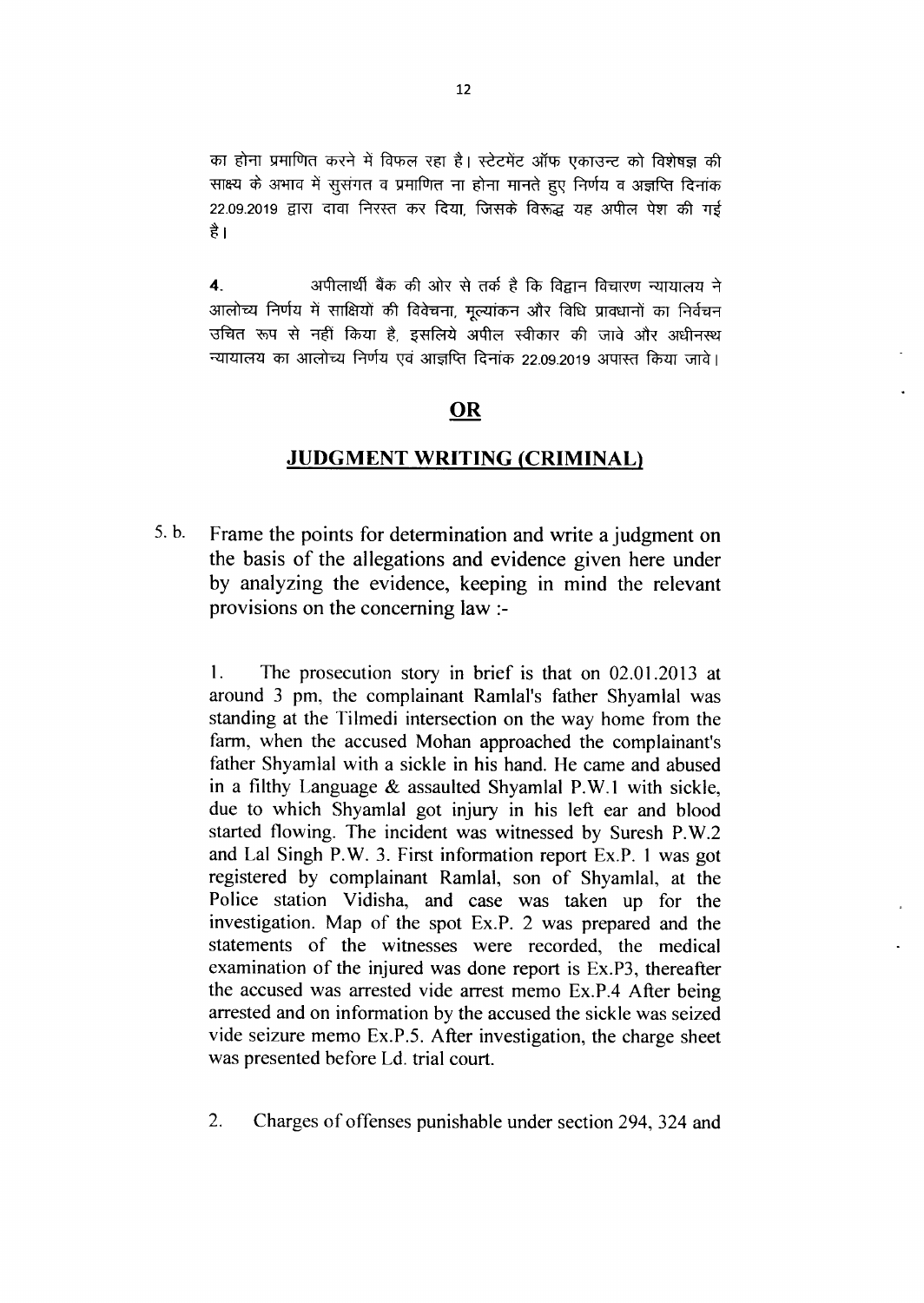506 (Part-2) have been framed by Ld. trial court against the accused. Total 9 witnesses have been examined by the prosecution in his support. The accused denied charges  $\&$ pleaded being innocent and also that he has been falsely implicated in the case. Accused has not examined any witness in defense.

 $3<sub>1</sub>$ After considering the evidence on record and hearing arguments Ld. Trial court acquitted the accused for the offense punishable under Section 294 and 506 (Part-2) of the Indian Penal Code, but found him guilty of offense punishable under section 324, of the Act, and punished with rigorous imprisonment for 6 months and fine of Rs. 1000/-, in default of fine to undergo further imprisonment (simple) for 1 month.

 $\overline{4}$ . The appeal is preferred by the accused on the ground that there is a dispute between accused and the complainant regarding the murder of the appellant's brother Balram. The statements of the witnesses examined by the prosecution have not been carefully analyzed by the Ld. Trial court. The injury caused to the victim is more likely to effect of hitting from a tin than from a sickle. The amount of fine has been deposited by the appellant with the Ld. Trial court. The impugned judgment and sentence passed by the trial court is liable to be set-aside for not being in conformity with the law & facts. So appeal be allowed  $\&$  appellant be acquitted. On the other hand prosecution has requested to dismiss the appeal for being baseless and devoid of merit and also prayed that accused be convicted u/s 294 and 506 Part-2 I.P.C. because ingredients of these offences were proved.

नीचे दिये गये अभियोजन के मामले के आधार पर विचारणीय प्रश्न विरचित करें तथा नीचे दिये गये तथ्यों. साक्ष्य व तर्कों के आधार पर विचारणीय बिन्द बनाकर, निर्णय लिखिये -

विचारण न्यायालय के समक्ष अभियोजन का पक्ष यह रहा है कि दिनांक 02.  $1<sup>1</sup>$ 01.2013 को दोपहर करीब 3 बजे फरियादी रामलाल का पिता श्यामलाल खेत से घर आते समय रास्ते तिलमेड़ी तिराहे पर खड़ा हुआ था तभी आरोपी मोहन हाथ में दराता लेकर फरियादी के पिता श्यामलाल के पास आया और अश्लील की गालियाँ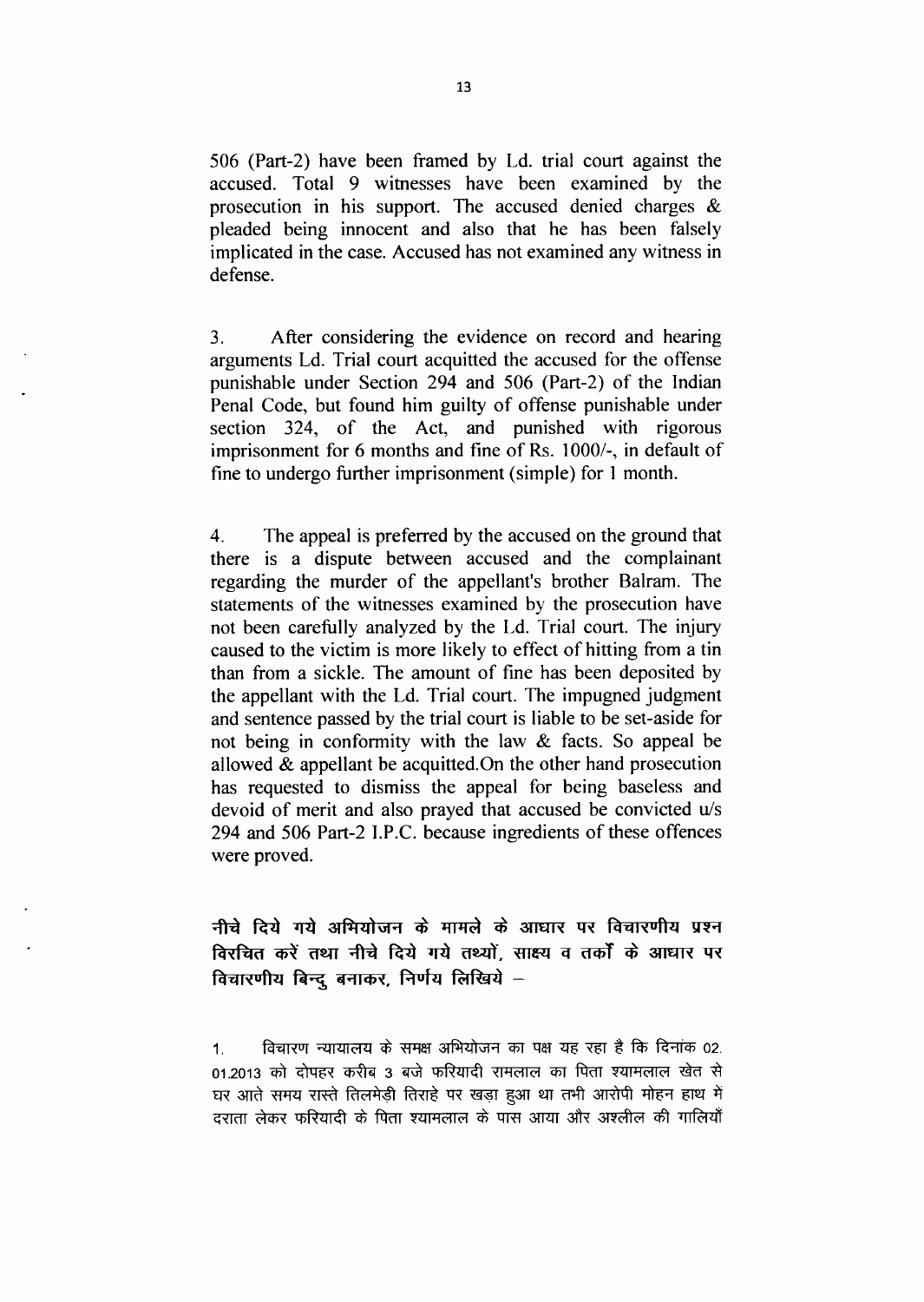देकर श्यामलाल अ.स.1) को दराते से मार दिया, जिसके कारण श्यामलाल के कान में बांई तरफ चोट आई और रक्त बहने लगा। घटना सूरेश अ.स.2 व लालसिंह अ. स.3 ने देखी। घटना की रिपोर्ट प्र.पी. 1 आहत श्यामलाल के पुत्र फरियादी रामलाल द्वारा आरक्षी केंद्र विदिशा पर की गई, जिस पर से आरोपी के विरूद्ध अपराध पंजीबद्ध किया जाकर अनुसंधान में लिया गया। अनुसंधान में घटनास्थल का मौकानक्शा प्र.पी. 2 बनाया गया तथा साक्षियों के कथन अंकित किये गये एवं आहत का मेडीकल परीक्षण प्र.पी. 3 कराया गया. तत्पश्चात आरोपी को पंचनामा प्र पी. 4 से गिरफ्तार किया जाकर आरोपी से पुछताछ किये जाने पर आरोपी से पंचनामा प्र.पी. 5 अनुसार दरांता जप्त किया गया। सम्पर्ण अनुसंधान उपरांत अभियोगपत्र विचारण न्यायालय में पेश किया गया।

 $\overline{2}$ . विद्वान विचारण न्यायालय द्वारा आरोपी के विरूद्ध भा.द.वि. की धारा 294 324 एवं 506(भाग-2) के अंतर्गत दण्डनीय अपराध के आरोप विरचित किये गये। अभियोजन द्वारा पक्ष समर्थन में कुल 9 साक्षियों का परीक्षण कराया गया। आरोपी ने अभियुक्त परीक्षण के समय घटना से अनभिज्ञता प्रकट करते हुये स्वयं का निर्दोष होना तथा झुठा फंसाया जाना प्रकट किया है एवं बचाव में कोई साक्ष्य नहीं दी।

उभयपक्ष की ओर से प्रस्तुत की गई साक्ष्य एवं प्रस्तुत किये गये 3. तर्क पर विचार किया जाकर विद्वान विचारण न्यायालय ने आरोपी को भारतीय दण्ड विधान की धारा 294 एवं 506(भाग-2) के अंतर्गत दण्डनीय आरोपित अपराध से दोषमुक्त किया गया, किन्तु भा.द.वि. की धारा 324 के अंतर्गत दण्डनीय अपराध का दोषी पाकर आलोच्य दण्डाजा से दण्डित किया है।

अपीलार्थी की ओर से अपील जिन आधारों पर प्रस्तुत की गई है,  $\overline{4}$ उनका सार यह है कि उसके (अभियुक्त) एवं फरियादी पक्ष के मध्य अपीलार्थी के भाई बलराम की हत्या का विवाद है। अभियोजन की ओर से परीक्षित कराये गये साक्षीगण के कथनों का विद्वान विचारण न्यायालय द्वारा विश्लेषण सूक्ष्मता से नहीं किया गया है। आहत को कारित हुई चोट दराते से आने की अपेक्षा टीन से टकराने से आने की संभावना है। उक्त दराता न्यायालय में पेश भी नहीं किया गया है। अपीलार्थी द्वारा विद्वान विचारण न्यायालय में अर्थदण्ड की राशि जमा कर दी गई है। विचारण न्यायालय द्वारा पारित आलोच्य निर्णय एवं दण्डाज्ञा विधि अनुरूप नहीं होने से निरस्तनीय है। इस प्रकार अपीलार्थी ने उसकी ओर से प्रस्तुत अपील स्वीकार की जाकर उसे दोषमुक्त किये जाने का निवेदन किया है। दुसरी ओर अभियोजन ने अपील को निराधार व सारहीन होना बताते हुए अपील निरस्त करने व आरोपी को धारा- 294 व धारा-506 भाग-2 में भी दण्डित किये जाने का निवेदन किया है. क्योंकि उक्त अपराध प्रमाणित थे।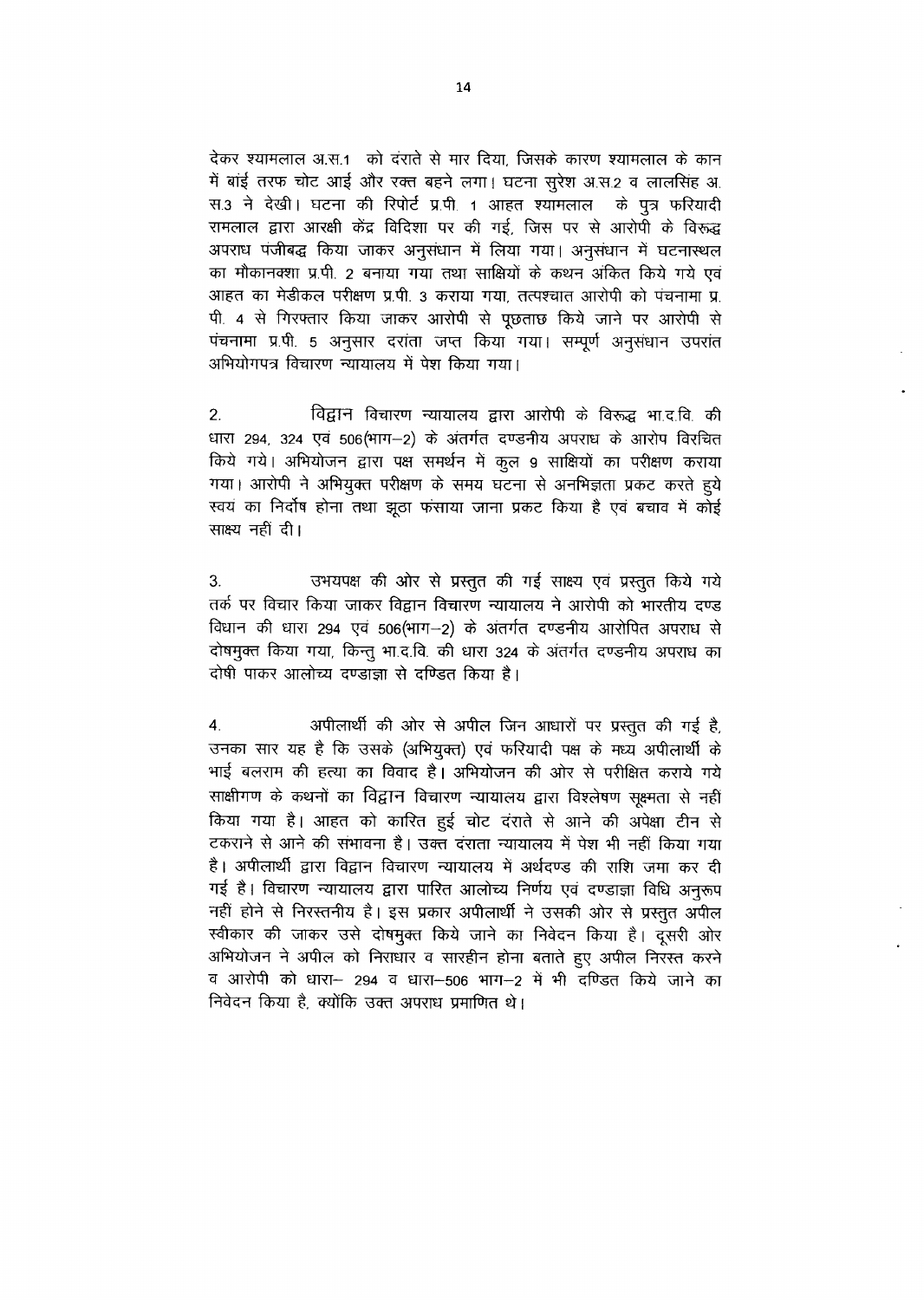### ORDER WRITING आदेश लेखन

# 6.a. **ORDER WRITING (CIVIL)**

### Write Order on the basis of facts given below :-

10

Applicant on 30.07.2012 filed an application under S. 34 of the Arbitration and Conciliation Act challenging arbitration award dated 25.11.2011 passed in case No. 40/2006 Radha Builders v. Union of India by N. P. Singh sole Arbitrator.

Respondent challenged the maintainability of the application on the ground that award dated 25.11.2011 has been challenged on 30.7.12. Copy of award was sent to both the parties by the Arbitrator on 28.11.2011 by registered post. Award cannot be challenged after three months of receipt of copy of award. This period cannot be extended. Therefore, present application is barred by limitation and must be dismissed. In support learned counsel for the respondent cited Union of India v. M/s. Popular Construction Co.. AIR 2001 SUPREME COURT 4010.

Per contra, learned counsel for the applicant submitted that limitation will commence from the date of receipt of signed copy of award. In this case applicant did not get any copy of signed award from the arbitrator. On opening of the envelope, it was found that one frivolous unsigned typed letter, in which topic stated is Cormption in Railway's was received. It is mala filed and misconduct on part of learned Arbitrator. Arbitrator resides in Priyadarshni Colony situated at Dumana Road and envelop was sent from Ganeshganj Post office about 8 Km. away. Between the residence of Arbitrator and Ganeshganj five post offices are situated where facility of registered post as well as speed post is available. Envelop was containing only one paper which can be ascertained from weight of envelop. Objection is ffivolous and baseless and legally not sustainable. Learned counsel for the applicant cited Benarsi Krishna Committee and others v. Karmyogi Shelters Private Limited (2012) 9 SCC 496.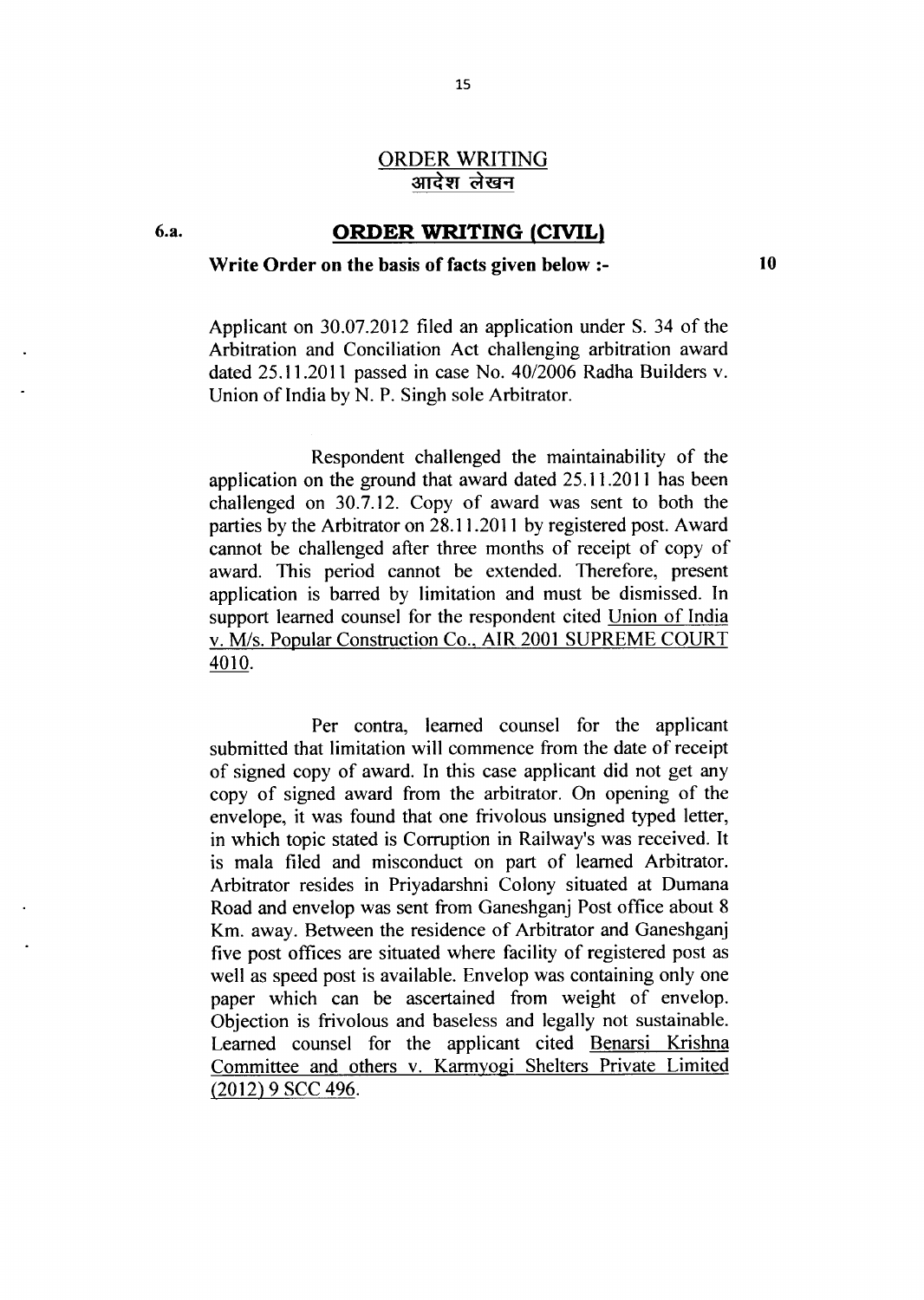निम्नलिखित तथ्यों के आधार पर आदेश लिखिए :-

आवेदक ने दिनांक 30.07.2012 को मध्यस्थता एवं सुलह अधिनियम की धारा 34 के अंतर्गत आवेदन प्रस्तुत कर प्रकरण कं.40 / 06 राधा बिल्डर्स बनाम युनियन ऑफ इंडिया में सेवानिवृत्त एन.पी.सिंह एक मात्र आर्बीट्रेटर द्वारा पारित अवार्ड दिनांक 25. 11.11 को आक्षेपित किया है।

प्रतिवादी ने आवेदन की प्रचलनशीलता को इस आधार पर आक्षेपित किया है कि दिनाक 25.11.11 को पारित अवार्ड को दिनांक 30.07.12 को आक्षेपित किया गया है। अवार्ड की प्रति दोनों पक्षों को आर्बीट्रेटर द्वारा दिनाक 28.11.11 को पंजीकत डाक से प्रेषित की गई थीं। अवार्ड को, अवार्ड की प्रति प्राप्त होने के 03 माह बाद आक्षेपित नहीं किया जा सकता और यह समयावधि बढ़ाई भी नहीं जा सकती इसलिए वर्तमान आवेदन समयावधि बाहय है और इसलिए निरस्त किया जाए। अपने समर्थन में विद्वान अधिवक्ता ने <u>यूनियन ऑफ इंडिया बनाम मेसर्स पापुलर कंस्ट्रक्शन</u> कंपनी, ए.आई.आर.2001 सुप्रीम कोर्ट 4010 प्रस्तुत किया है।

उक्त के विपरीत आवेदक के अधिवक्ता के द्वारा यह निवेदन किया गया है कि समयावधि अवार्ड की हस्ताक्षरित प्रतिलिपि प्राप्त होने की तिथि से गिनी जाएगी। वर्तमान मामले में आवेदक को आर्बीट्रेटर के हस्ताक्षर युक्त अवार्ड की प्रति प्राप्त नहीं हुई। लिफाफा खोलने पर यह पाया गया कि एक तुच्छ अहस्ताक्षरित टंकित पत्र जिसमें रेल्वे में भ्रष्टाचार के बारे में शीर्षक दिया गया था, प्राप्त हुआ था। यह आर्बीट्रेटर का दुर्भावनापूर्ण और दुराचरण है। आर्बीट्रेटर प्रियदर्शिनी कॉलोनी, जो इमना रोड पर स्थित है, पर निवास करता है और लिफाफा गनेशगंज पोस्ट ऑफिस जो 8 कि0मी0 दूर है, से भेजा गया है। आर्बीट्रेटर के निवास और गनेशगंज के बीच 5 पोस्ट ऑफिस आते हैं, जिन्हें रजिस्टर्ड पोस्ट और साथ ही स्पीड पोस्ट की सुविधा उपलब्ध है। लिफाफे में सिर्फ एक कागज था, जो कि लिफाफे के वजन के आधार पर सुनिश्चित किया जा सकता है। की जा रही आपत्ति तुच्छ व आधारहीन है तथा विधि अनुसार स्थिर रखे जाने योग्य नहीं है। आवेदक के विद्वान अधिवक्ता ने न्याय दृष्टांत बनारसी कृष्ण कमेटी व अन्य बनाम कर्मयोगी शेल्टर्स प्राइवेट लिमिटेड (2012) 9 एस.सी.सी. 496 प्रस्तुत किया है।

# **OR**

### 6.b.

# ORDER WRITING (CRIMINAL)

10

### Write Order on the basis of facts given below :-

 $1 -$ Brief facts relevant to this case are the applicant is owner and possession holder of land serve no. 86/13/1 area 0.1620 hectare in Patwarihalka No. 67 Revenue Inspector, Divisional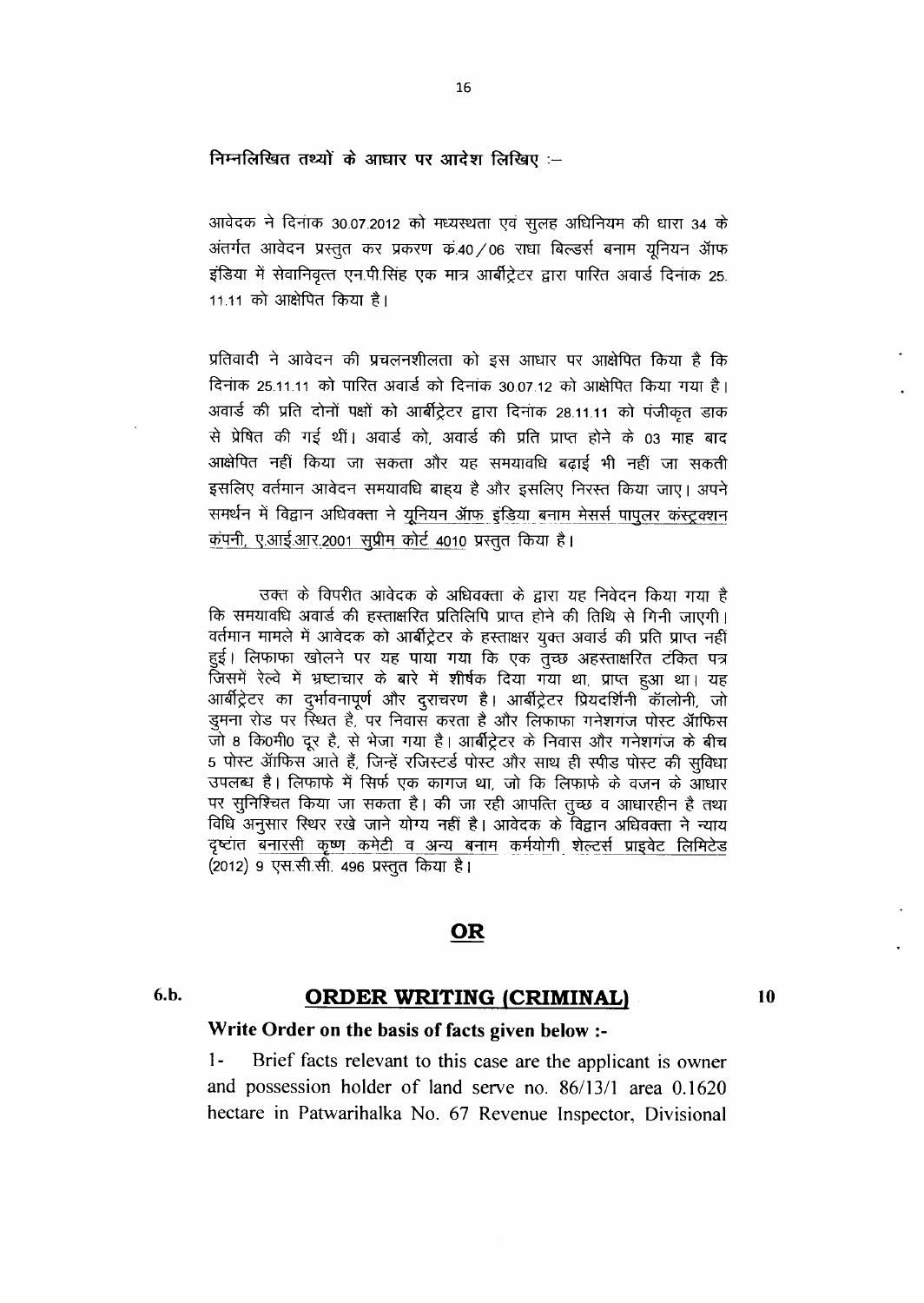Depalpur, District lndore. That non applicant has encroached .020 hectare of the disputed land and in that he is constructing a house after erection of columns and beams. This fact came into knowledge of the applicant he requested non applicant to remove possession , but non applicant got annoyed and started abusing and preparing to fight. Applicant lodged First Information in police station after that he filed application under Section 145 Cr.P.C. before the Magistrate and requested to dispossess the non applicant from his land and he be restored in possession. Sub Divisional Magistrate registered the cases under Section 145 of criminal Procedure Code. The Magistrate passed preliminary order and called status report from Revenue Inspector and after hearing the applicant dismissed the application on 24 June 2020.

2. The contention of learned counsel of applicant is that the Lower Court passed the order under section 145 of Criminal Procedure Code hurriedly without going through the record.

3. The Lower court has not given opportunity to adduce evidence. The Lower court has not considered the fact that applicant is owner of the disputed land and his name is entered (Mutated) in Revenue record as owner and possession holder. Learned lower court before passing stay order called Patwari report and Dismissed the application. Lower court has neither called the responded nor he called the witnesses and passed the order. In proceeding under section 145 possession at date of dispute is deciding factor.

4. The spot panchnama prepared by patwari corroborates the fact is applicant is the owner and encroachment made by non applicant but the lower court without following the procedure dismissed the application. Though without inquiry lower court was not in position to disposed of the application.

5. Learned Counsel for Non Applicant has argued that non applicant was in possession of that land by constructing a house from many years and the house was old one. So after demolishing that house he was reconstructing a Pucca house in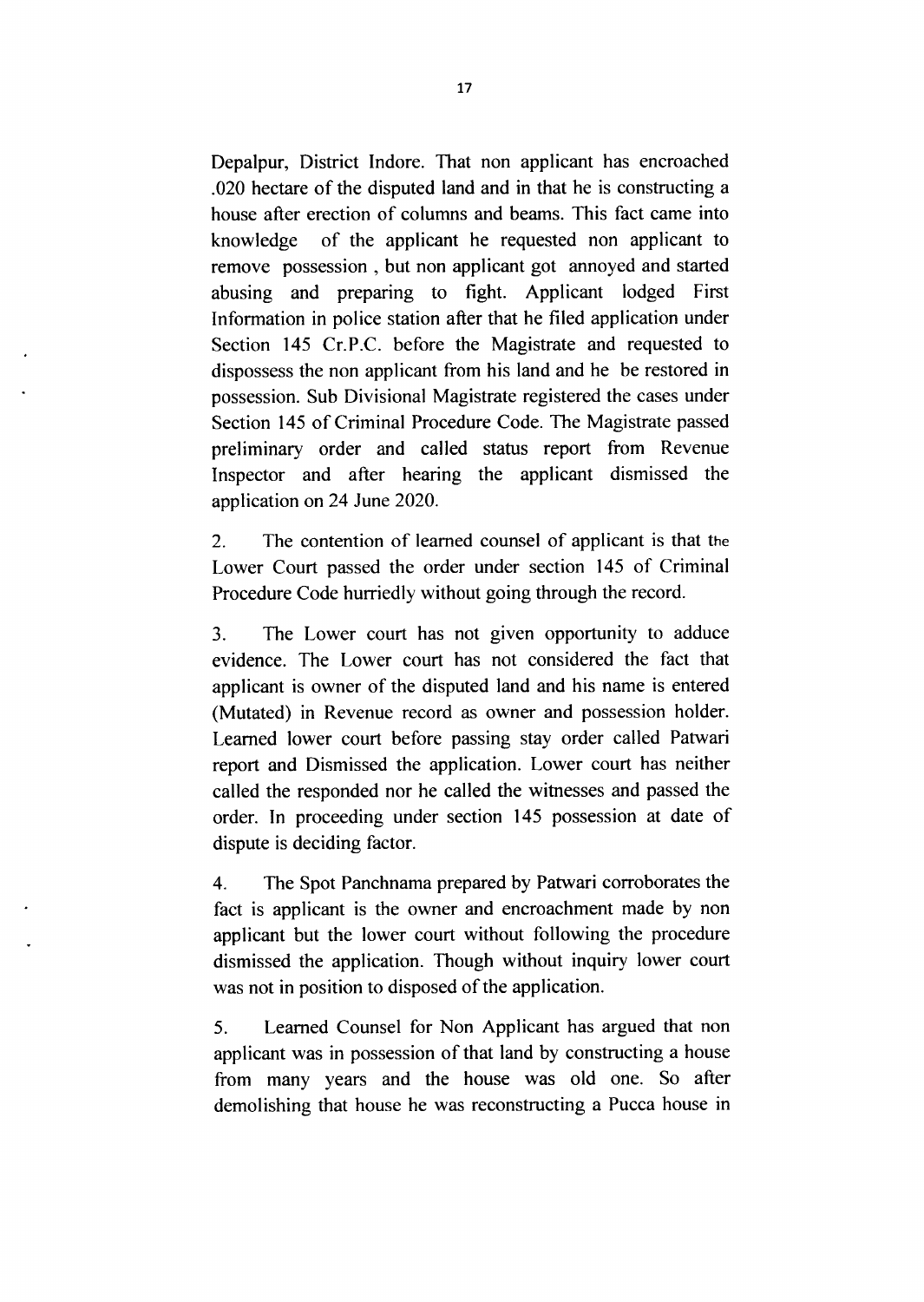that place. The non applicant has not encroached upon applicant land. In Spot inspection the Revenue authorities has found Non Applicant's old possession and there was no dispute regarding possession. So Lower Court dismissed the application that is according law. The order of lower court as per law. The revision be dismissed.

### निम्नलिखित तथ्यों के आधार पर आदेश लिखिए :-

मामले के संक्षिप्त तथ्य इस प्रकार है कि आवेदक भूमि सर्वे नम्बर 86 / 13 / 1  $1<sub>1</sub>$ रकवा 0.1620 हैक्टर स्थित पटवारी हल्का नंबर 67 रेवेन्यू इंसपेक्टर देवपालपुर जिला इन्दौर का भूमिस्वामी और कब्जेदार है। अनावेदक द्वारा इस भूमि के 0.20 हैक्टेयर पर अतिक्रमण कर लिया गया है और उस पर कालम और बीम खड़े कर मकान का निर्माण किया जा रहा है और जब इस तथ्य की जानकारी आवेदक को हुई तो उसने अनावेदक को कब्जा हटाने के लिये कहा परन्तु अनावेदक नाराज होकर गाली गलौंच और झगड़ा लड़ाई शुरू कर दिया। आवेदक द्वारा इसकी प्रथम सूचना रिपोर्ट पुलिस थाने में दर्ज कराई गई और तत्पश्चात धारा-145 दं.प्र.सं. के तहत मजिस्ट्रेट के यहां आवेदन दिया जाकर निवेदन किया गया कि अनावेदक को कब्जे से बेदखल किया जाकर उसे उसकी जमीन का कब्जा दिलाया जाये। उपखण्ड मजिस्ट्रेट द्वारा धारा– 145 द.प्र.सं. के तहत मामला पंजीबद्ध किया गया। मजिस्ट्रेट द्वारा प्रारंभिक आदेश जारी किया गया और राजस्व निरीक्षक से मौके की रिपोर्ट तलब की गई तथा आवेदक को सूनने के बाद दिनांक-24.03.2020 को आवेदन निरस्त कर दिया गया।

आवेदक के अभिभाषक का तर्क है कि अधीनस्थ न्यायालय ने धारा- $\overline{2}$ . 145 दं.प्र.सं. का आवेदन अभिलेख के अवलोकन किये बिना जल्दबाजी में निराकृत कर दिया है।

अधीनस्थ न्यायालय ने आवेदक को साक्ष्य पेश करने का अवसर  $3<sub>1</sub>$ नहीं दिया है। अधीनस्थ न्यायालय ने इस तथ्य पर ध्यान नहीं दिया है कि आवेदक विवादित भूमि का स्वामी है और उसका नाम राजस्व दस्तावेजों में स्वामी और कब्जेदार के रूप में अंकित है। अधीनस्थ न्यायालय ने आदेश पारित करने के पूर्व राजस्व निरीक्षक रिपोर्ट बुलाई है और आवेदन निरस्त कर दिया है। अधीनस्थ न्यायालय ने न तो प्रतिप्रार्थी को तलब किया है और न ही साक्षियों को बुलाया और आदेश पारित कर दिया गया है। धारा– 145 दं.प्र.सं. के तहत आवेदन दिनांक को कब्जा निर्धारक कारक है।

राजस्व निरीक्षक द्वारा दिये गये मौका पंचनामा इस तथ्य को  $\overline{4}$ . समुचित करता है कि आवेदक भूमि का स्वामी है और अनावेदक द्वारा अतिक्रमण किया गया है परन्तु अधीनस्थ न्यायालय ने प्रक्रिया का पालन किये बिना आवेदन निरस्त कर दिया है, जबकि बिना जांच किये अधीनस्थ न्यायालय आवेदन निरस्त